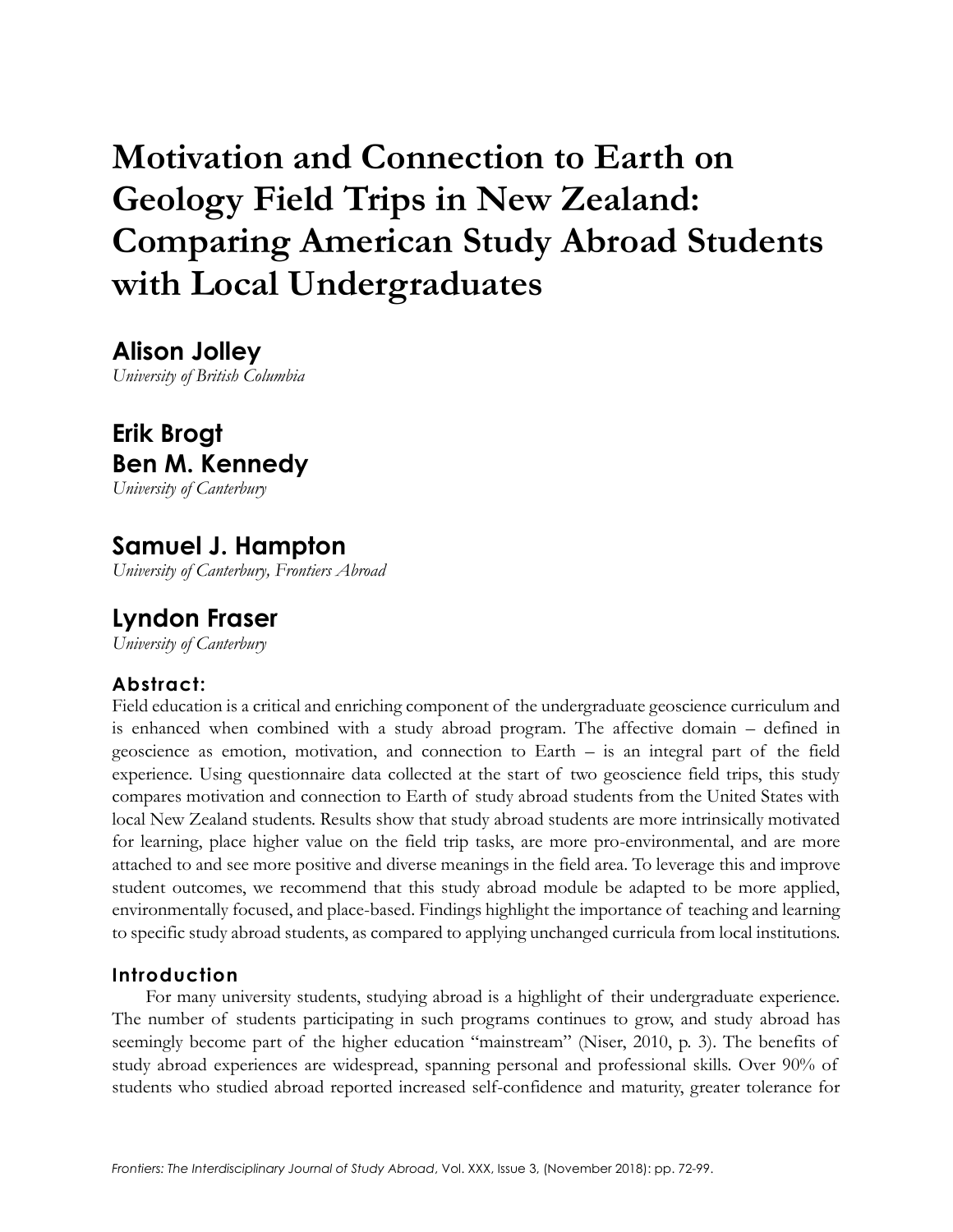ambiguity, and long-lasting impacts on their worldview (Dwyer and Peters, 2004). Former study abroad students also reported greater interest in academic study and development of skillsets that influenced their future career paths (Dwyer and Peters, 2004). Furthermore, students who study abroad develop greater independence, global-mindedness, and intrinsic motivation (Hadis, 2005).

In geoscience, field education has long held a position in the higher education "mainstream" and its impacts are not unlike those of study abroad programs. Geoscience field education is regarded as beneficial for its development of transferrable skills such as problem solving, synthesis, and teamwork – all relevant for career preparation (e.g., Petcovic et al., 2009; Riggs et al., 2009; Stokes and Boyle, 2009; Whitmeyer and Mogk, 2009, Petcovic et al., 2014). Fieldwork draws students into the geoscience discipline (LaDue and Pacheco, 2013; Petcovic et al., 2014) and helps them develop their geoscientific identities (Petcovic et al., 2014).

The affective domain – broadly defined as emotions, attitudes, and values – is a crucial part of understanding student experiences in the field and why they engage with field learning (e.g., Boyle et al., 2007; Stokes and Boyle, 2009). This research seeks to investigate one broad question:

What affective similarities and differences exist between students from the United States studying geology abroad in New Zealand and local students?

This work was pursued as part of a larger study addressing the development of sense of place on undergraduate geoscience field trips under varying pedagogical conditions (Jolley et al., 2018; Jolley et al., in review). We chose to compare students from the United States and students from New Zealand because we expected that there might be differences in how they interacted with the New Zealand landscape as visitors and locals. To understand this, we had to first uncover what perspectives the students were bringing to the field trip. Our choice of perspectives to investigate was guided by van der Hoeven Kraft et al.'s (2011) model for the affective domain in geoscience. This model is comprised of three different components: 1) emotion, 2) motivation, and 3) connection to Earth. Two of these aspects are addressed in this study and discussed in the following literature review: 1) motivation and 2) connection to Earth. Within the latter, both ecological worldview and sense of place are considered.

#### Motivation

Students' motivations for learning (e.g., Bandura, 1977; Dweck, 1986; Deci et al., 1991; Eccles and Wigfield, 2002) are guided by their attitudes and goals (Ryan and Deci, 2000). Self-determination theory addresses motivation by putting the individual and his or her choices at the core of understanding how these choices translate into actions (Deci and Ryan, 1985). In applying selfdetermination theory to education, Deci et al. (1991) identified three human needs important for the facilitation of motivation: 1) autonomy, 2) competence, and 3) relatedness. Support of these needs is required for the development of intrinsic motivation, or the desire to engage in a task because it is interesting or challenging (Ryan and Deci, 2000). The counterpart to intrinsic motivation is extrinsic motivation, or the desire to engage in a task because it is perceived to lead to a particular outcome (Ryan and Deci, 2000). Students who are intrinsically motivated have been shown to have greater conceptual understanding than those who are extrinsically motivated (Grolnick and Ryan, 1987). Intrinsically motivated students also tend to hold more engagement and enjoyment in their learning (Benware and Deci, 1984).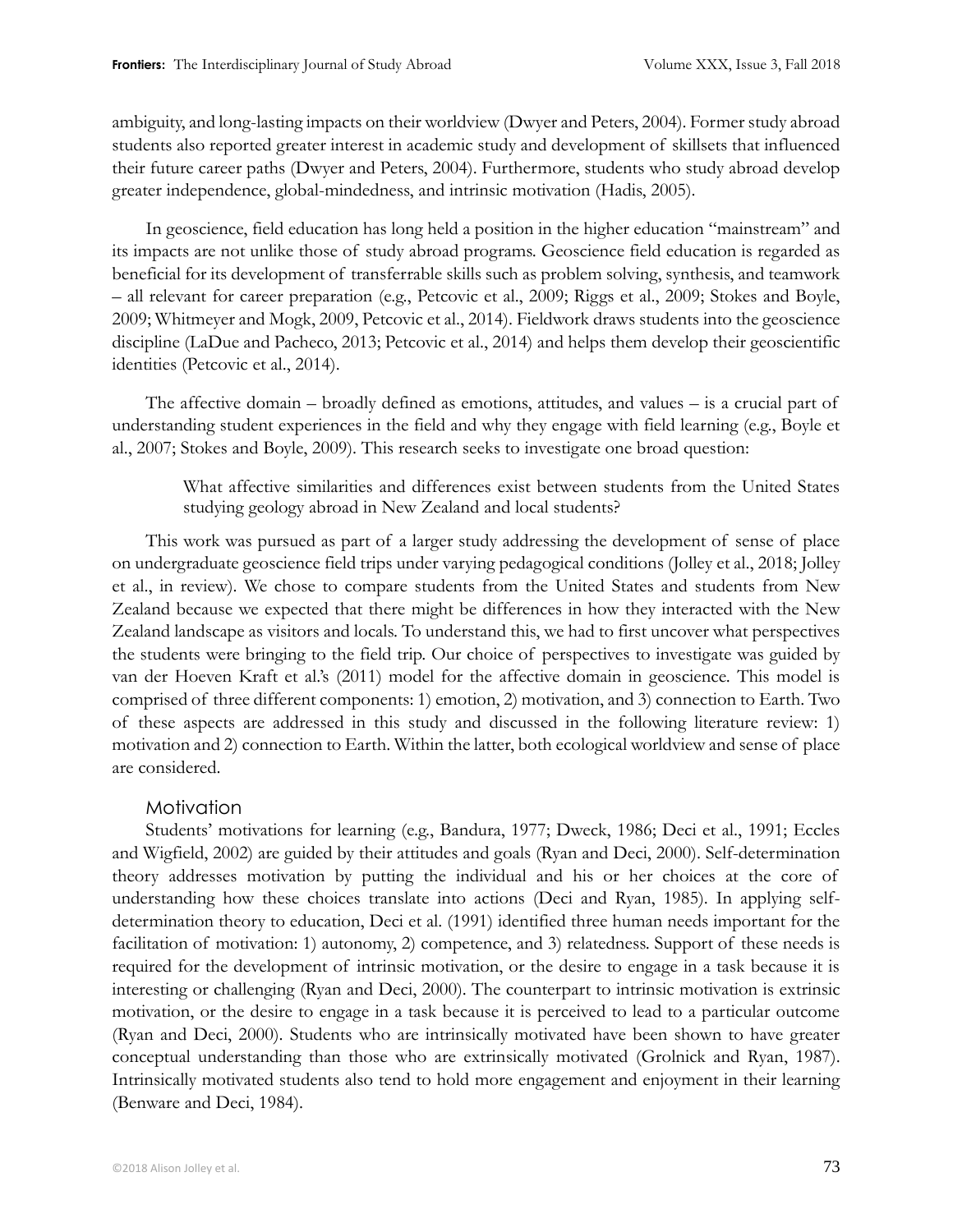Alison Jolley et al.

In the context of the geoscientific affective domain, van der Hoeven Kraft et al. (2011) highlight interest and self-efficacy, or the belief in the ability to successfully complete a task (Bandura, 1977), as key factors for developing shorter-term motivation for learning. They also point out that self-efficacy may be particularly low when students begin a discipline to which they have had limited previous exposure (Hidi and Renninger, 2006), as may be the case with geoscience (e.g., Jolley and Ayala, 2015). LaDue and Pacheco (2013) reviewed studies of how students become interested in geoscience (Levine et al., 2007; Houlton, 2010; Hoisch and Bowie, 2010). Three central themes emerged from LaDue and Pacheco's (2013) study that were widely consistent with the other studies reviewed: 1) academic experiences (e.g., introductory courses and field trips), 2) connections with people (most commonly instructors and family), and 3) engagement with Earth (e.g., outdoor experiences, travel, and rock/fossil collecting). Van der Hoeven Kraft et al. (2011) further suggest that identifying with the content may foster longer-term interest in the discipline. Previous work has suggested that the field is a crucial place where students cement their own personal identities as geoscientists (Kastens et al., 2009; Petcovic et al., 2014).

### Connection to Earth

Connections with Earth influence student interest in geoscience and the continued desire to learn about it (van der Hoeven Kraft et al., 2011; LaDue and Pacheco, 2013). Global environmental issues and geopolitics are at the forefront of modern-day science and policy. Humans are dependent upon the environment, yet perceive varying degrees of entitlement in resource extraction and management. Geoscience spans fields such as oil and gas, groundwater hydrology, natural hazards, and engineering geology, and anecdotal data suggests that students studying geoscience may have variable motivations and interests within the discipline with respect to environmental problems.

Geoscience is increasingly expanding into sub-disciplines that incorporate earth systems science (Church, 1998; Whitmeyer et al., 2009). This disciplinary "paradigm shift" into a more systemsoriented earth science (Church, 1998, p. 172) is also reflected in the types of field courses that are offered. For example, research shows that while fieldwork is still widely valued, bedrock mapping is on the decline (Whitmeyer et al., 2009; Petcovic et al., 2014). Fieldwork is instead increasingly interdisciplinary, with added consideration for the interconnected nature of the Earth system (e.g., Trop et al., 2000; Eppes, 2009; Pearce et al., 2010).

Attention to places in which fieldwork is conducted provides a useful way to integrate interactions between people with the landscape. Previous work in human geography and environmental psychology describes the concept of 'sense of place' (e.g., Tuan, 1977; Brandenburg and Carroll, 1995; Williams and Stewart, 1998; Gustafson, 2001; Massey, 2005). Sense of place is formed through experiences, as people sense and perceive spaces and transform them into places through emotion and thought (Tuan, 1977). Two aspects of sense of place are commonly incorporated into management of natural places – place attachment and place meaning (e.g., Williams and Stewart, 1998; Young, 1999; Williams and Vaske, 2003). Place attachment describes the degree to which a person depends upon and identifies with a place (e.g., Williams and Vaske, 2003; Kyle et al., 2005; Chen et al., 2014). Place meaning describes the attributes that people identify in places (e.g., Young, 1999; Davenport and Anderson, 2005).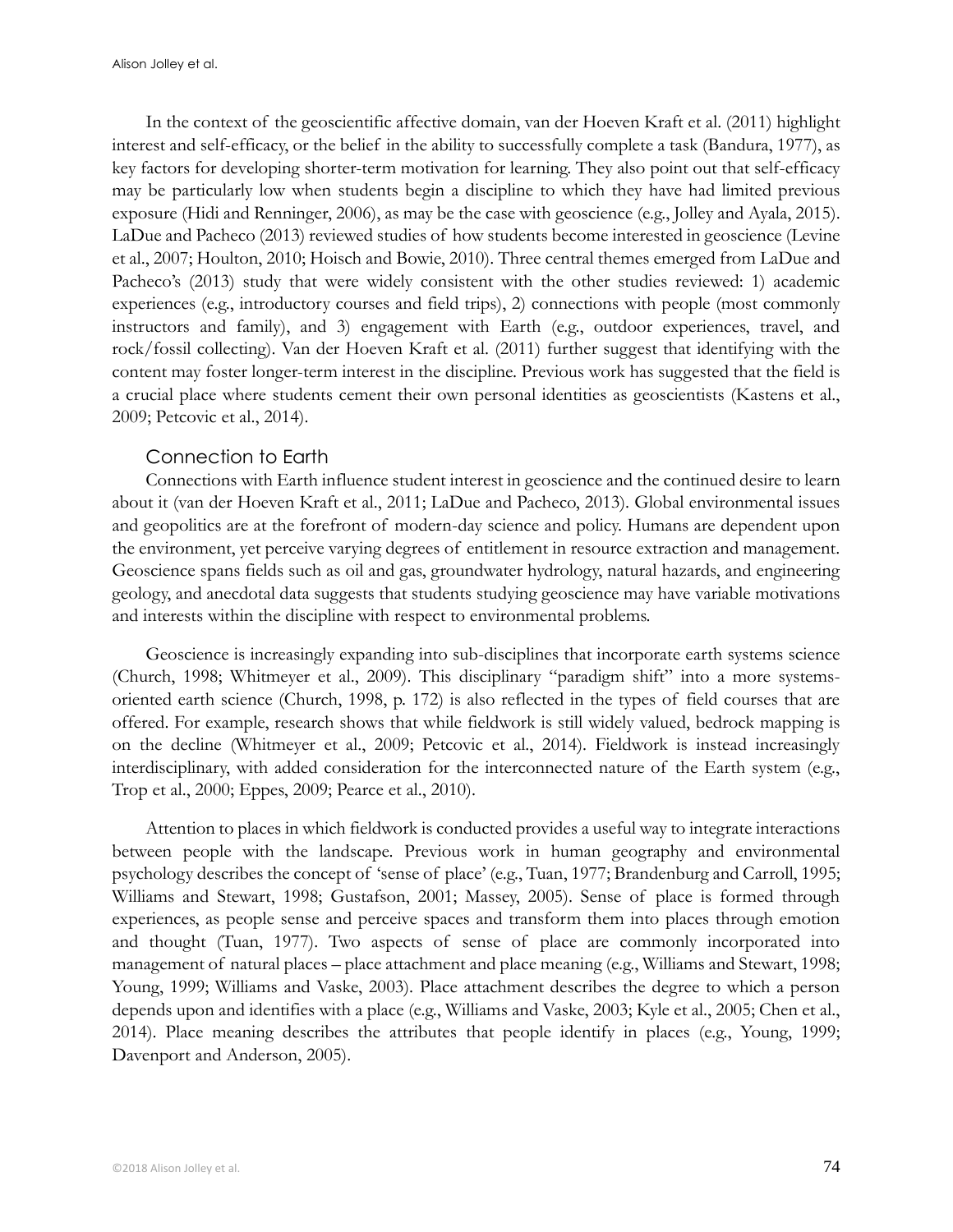Van der Hoeven Kraft et al. (2011) highlight place attachment as a potential way to harness student connection to places through geoscience content. Both place attachment and place meaning have been previously investigated in geoscience education (Semken and Butler Freeman, 2008; Jolley et al., 2018; Jolley et al., in review). In the field, places are inherently at the center of the educational experience, even if only implicitly. Geoscience educators have explicitly incorporated place-based curricula that resulted in a variety of positive affective and cognitive student outcomes (e.g., Riggs, 2005; Semken, 2005; Semken and Butler Freeman, 2008; Williams and Semken, 2011; Monet and Greene, 2012). Even when not intentionally place-based, field trips that concentrate on one place or a small number of places produce positive shifts in place attachment (Jolley et al., 2018). In addition, place attachment correlates with pro-environmental behaviors (e.g., Vaske and Kobrin, 2001; Halpenny, 2010), as well as sensitivity to environmental impacts on that place (White et al., 2008).

The previous sections have highlighted how aspects of the affective domain for geoscience (van der Hoeven Kraft et al., 2011) relate to why and how students learn in the field, through their motivation and connection to Earth. The importance of understanding connection to Earth in the context of increasingly interdisciplinary work in geoscience, with the potential for place-based approaches, was also discussed. In the following sections, we investigate some of the affective characteristics of a group of study abroad students visiting New Zealand. We use comparable data from local undergraduates to identify which of these characteristics set the study abroad students apart. We close with recommendations to further enhance the outcomes of study abroad students in the field.

## **Methods**

#### Research Setting

This study examined two distinct student populations that undertook similar geological field studies at separate times in the same location: Cass (in the Castle Hill Basin), New Zealand (Figure 1). The two groups of students were: 1) U.S. undergraduate geology students studying abroad (referred to herein as "study abroad students") and 2) local NZ undergraduate geology students (referred to herein as "local students"). Study abroad students complete the field trip as a single module of a sixweek field camp throughout New Zealand. This field camp is followed by a semester studying at the University of Canterbury in Christchurch (Frontiers Abroad, www.frontiersabroad.com). The students apply to and are selected for this program. Field camps are commonly required coursework for undergraduate geoscience students in the United States, but are not offered at all institutions (Whitmeyer et al., 2009). Combined with the fact that travel is a common reason people choose to study geoscience (LaDue and Pacheco, 2013), the Frontiers Abroad program is an appealing option for students.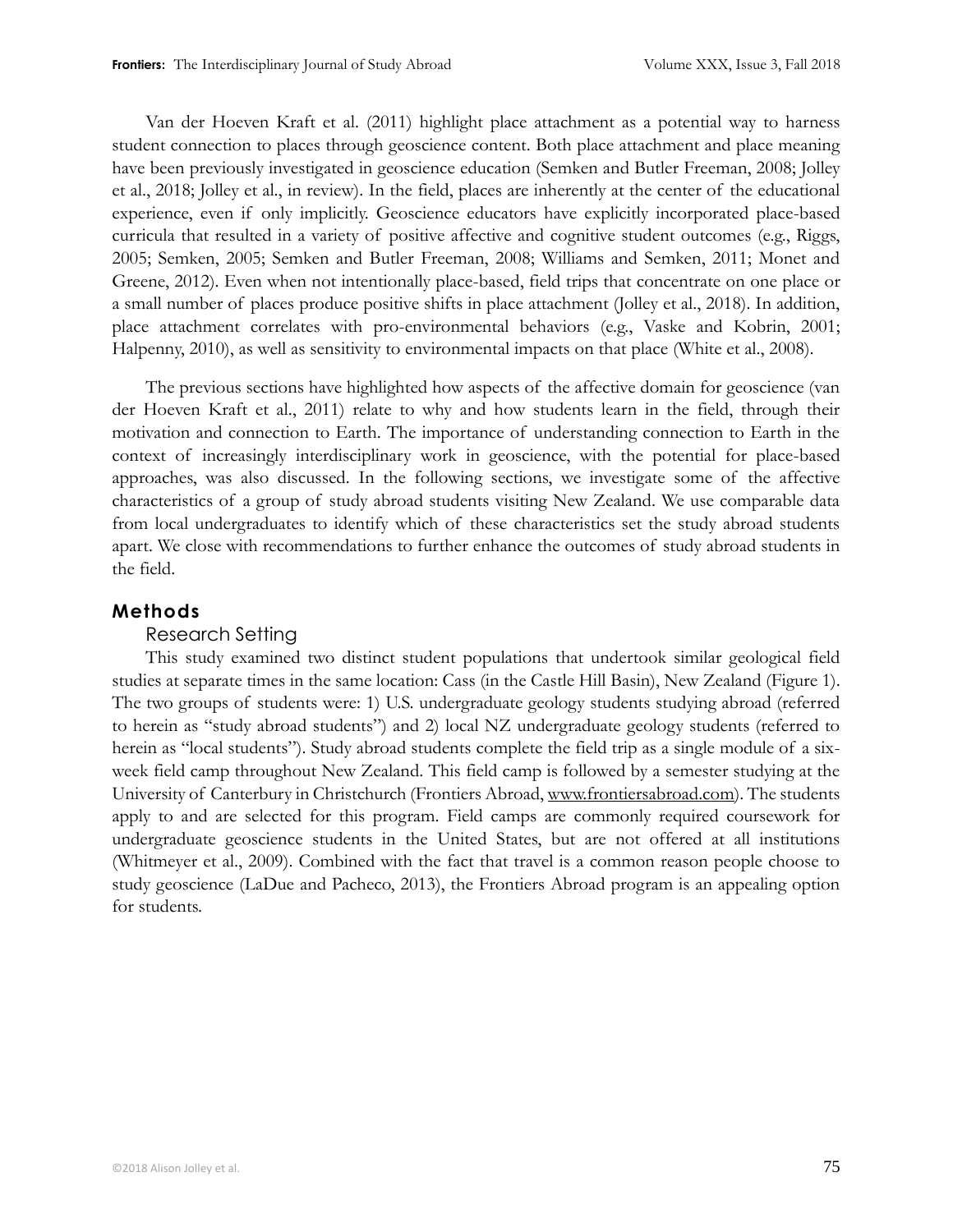

**Figure 1. Field trip location (South Island, New Zealand)**

The local students complete the field trip as a stand-alone course immediately preceding the beginning of the academic year at the University of Canterbury, Christchurch, approximately one month after the study abroad students complete the equivalent module. The course is not required for completion of an undergraduate degree in geology, but it is required for admission to postgraduate study and is therefore completed by most geology majors. The learning objectives and associated assessments for the two field trips were similar (Table 1), with two additional short exercises on the trip with the local students.

| <b>Study Abroad Field Trip (U.S. Students)</b>                                                     |                                                 |                                                                                                                        |                                       |
|----------------------------------------------------------------------------------------------------|-------------------------------------------------|------------------------------------------------------------------------------------------------------------------------|---------------------------------------|
| <b>Learning Objectives</b>                                                                         | <b>Learning Objectives</b><br><b>Assessment</b> |                                                                                                                        | <b>Assessment</b>                     |
| Field mapping skills: contacts,<br>structures, geomorphic features                                 | Geologic map                                    | Produce geologic maps of<br>complexly deformed bedrock<br>terranes                                                     | Geologic map and<br>stratigraphic log |
| Interpretation of structural and<br>geomorphic evolution (uplift,<br>deformation, and glaciations) | Stratigraphic log                               | Recognize and measure bedding,<br>cleavage, folds, and faults, and<br>plot structural measurements on<br>geologic maps |                                       |
| Prepare geologic cross-sections                                                                    | Cross-section                                   | Produce geologic cross-sections<br>from bedrock surface exposures                                                      | Cross-section                         |
| N/A                                                                                                | N/A                                             | Identify and map geomorphic<br>features related to active faulting                                                     | Active faulting<br>exercise           |
| N/A                                                                                                | N/A                                             | Identify and map geomorphic<br>features related to glacial<br>processes                                                | Geomorphic map                        |

#### **Table 1. Learning objectives**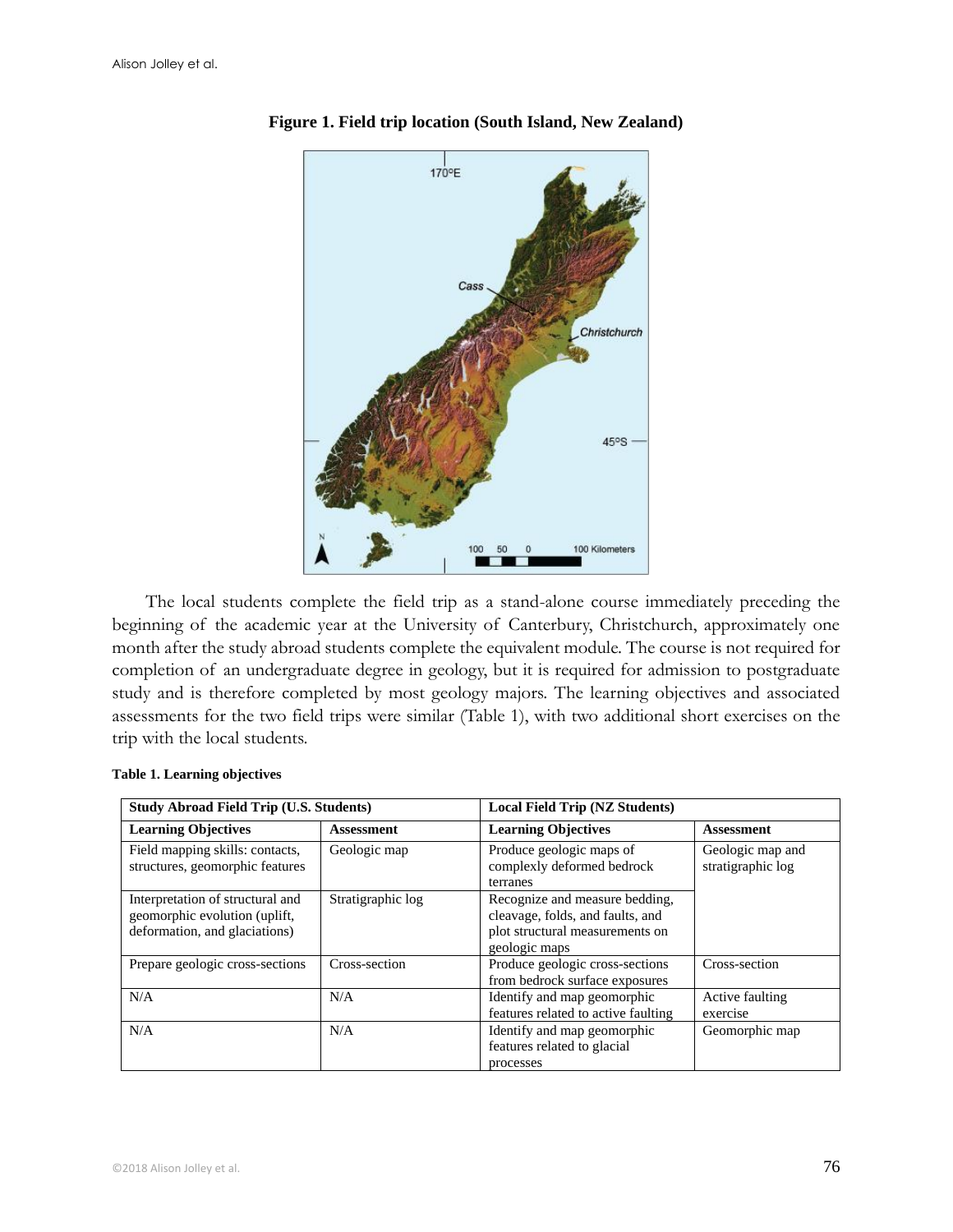Most of the students were in their third year of study, though the age range of the local students was greater than that of the study abroad students (Table 2). Both groups had a similar range of ethnicities and number of previous geology field experiences. The gender breakdown in the two groups was different. The study abroad students were 74% female and 26% male, whereas the local students were 19% female and 81% male.

| <b>Characteristic</b>   | <b>Variable</b>                               | <b>Study Abroad</b><br><b>Students</b><br>$(n=23)$ | $\frac{0}{0}$  | Local<br><b>Students</b><br>$(n=31)$ | $\frac{0}{0}$ |
|-------------------------|-----------------------------------------------|----------------------------------------------------|----------------|--------------------------------------|---------------|
| Gender                  | Female                                        | 17                                                 | 74             | 6                                    | 19            |
|                         | Male                                          | 6                                                  | 26             | 25                                   | 81            |
| Age                     | 19                                            | $\Omega$                                           | $\Omega$       | $\overline{2}$                       | 6             |
|                         | 20                                            | 16                                                 | 70             | 11                                   | 35            |
|                         | 21                                            | 6                                                  | 26             | 8                                    | 26            |
|                         | 22                                            | 1                                                  | $\overline{4}$ | 5                                    | 16            |
|                         | $23+$                                         | $\Omega$                                           | $\Omega$       | 5                                    | 16            |
| <b>Ethnicity</b>        | Caucasian/<br>NZ European/Pākehā              | 20                                                 | 87             | 28                                   | 90            |
|                         | Māori                                         | $\Omega$                                           | $\Omega$       | 1                                    | 3             |
|                         | Asian                                         | 1                                                  | $\overline{4}$ | $\overline{2}$                       | 6             |
|                         | Declined to Answer                            | $\overline{2}$                                     | 9              | $\theta$                             | $\Omega$      |
| Major                   | Geology                                       | 13                                                 | 57             | 21                                   | 68            |
|                         | Geology & Other<br>Science*                   | 6                                                  | 26             | $\overline{7}$                       | 23            |
|                         | Environmental<br>Geoscience                   | $\overline{2}$                                     | 9              | $\theta$                             | $\Omega$      |
|                         | Geology & Other Non-<br>Science               | $\overline{2}$                                     | 9              | $\mathcal{R}$                        | 10            |
| Number of               | $\Omega$                                      | $\mathbf{1}$                                       | $\overline{4}$ | $\Omega$                             | $\Omega$      |
| <b>Geology Field</b>    | $1 - 2$                                       | 10                                                 | 43             | 16                                   | 52            |
| <b>Trips Previously</b> | $3 - 4$                                       | 8                                                  | 35             | 9                                    | 29            |
| <b>Attended</b>         | $5+$                                          | $\overline{4}$                                     | 17             | 6                                    | 19            |
|                         | *Includes geophysics and geochemistry majors. |                                                    |                |                                      |               |

#### **Table 2. Demographics of student participants**

### Survey Instruments and Analysis

Four validated and widely used instruments (Motivated Strategies for Learning Questionnaire, New Ecological Paradigm Scale, Place Attachment Inventory, and Place Meaning Questionnaire) were used to quantify student motivation and connection to Earth (see Appendix 1 for full questionnaire). We elected to only use validated instruments to ensure they measure what is intended. Furthermore, the selected validated instruments provide points of comparison with previous studies (e.g., Semken and Butler Freeman, 2008; Shephard et al., 2009). Demographic information, including gender, age, major, and previous field experience, was also collected (Table 2).

Questionnaires were administered at the beginning of the field trips, but before any activities had begun. The questionnaires were introduced by the lead author. The lead author accompanied the field trips as a researcher and not a tutor, and therefore had no influence over the students' performance in the course. Excerpts from student interviews have been incorporated to help contextualise the quantitative results where appropriate, by providing perspectives behind the data. Student interviews were conducted during the field trips when possible, or at most, three days later. These excerpts are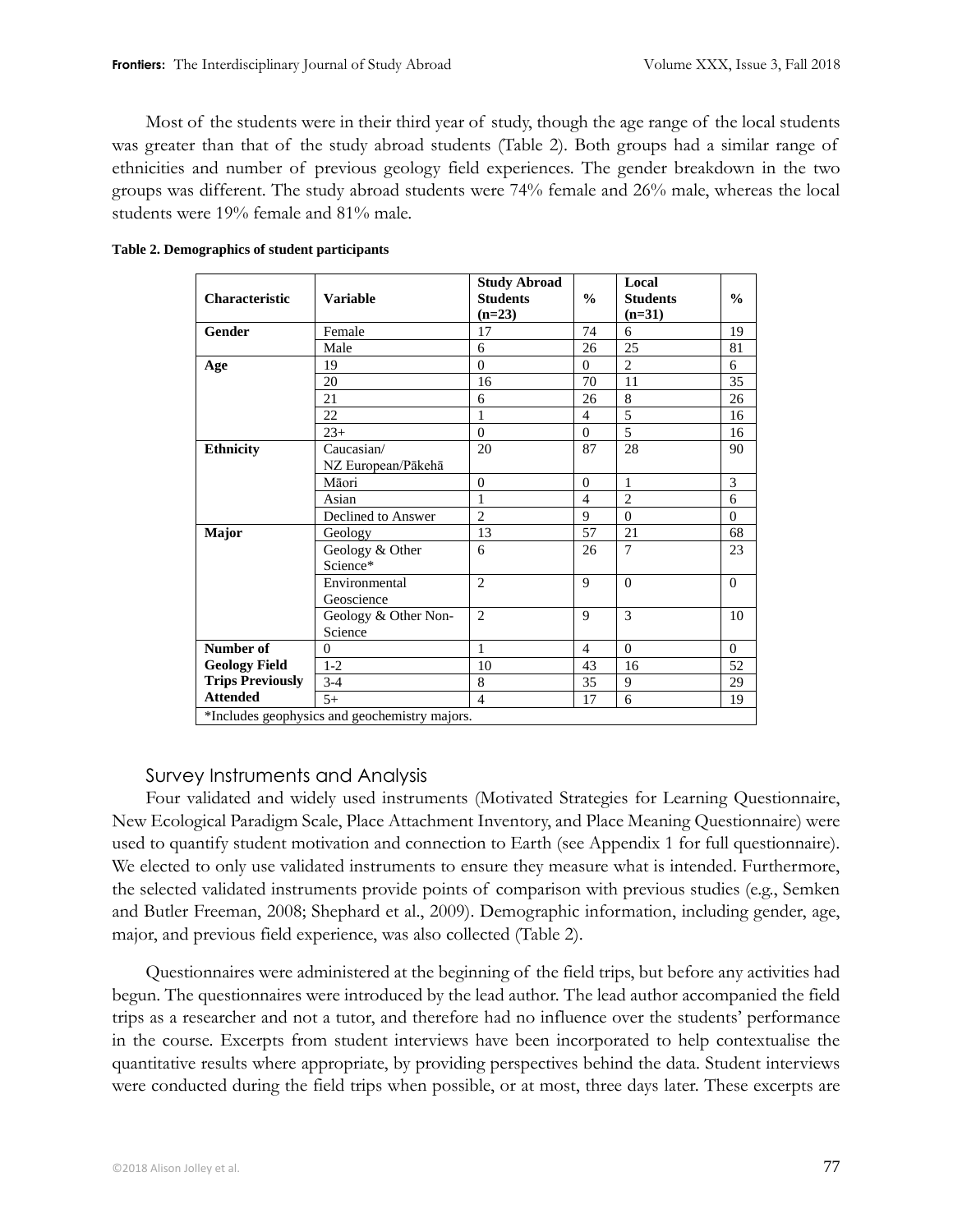examples only and qualitative interview analysis was not a part of this study (see Appendix 2 for interview protocol).

#### *Motivation*

Student motivation was measured using the Motivated Strategies for Learning Questionnaire (MSLQ), which is comprised of two internally consistent and therefore independent sections (Pintrich et al., 1991). Only the motivation section (31 items) was used, as the learning strategy section was not relevant to the research question in this study. Students respond to statements that pertain to general student perceptions, as well as those specific to the course, using a Likert scale ranging from 1 (not at all true of me) to 7 (very true of me). There are six internally consistent scales within the motivation section of the MSLQ, each of which is given an average (out of 7) when scoring: 1) Intrinsic goal orientation: degree to which student is motivated by factors such as interest and challenge; 2) Extrinsic goal orientation: degree to which student is motivated by factors such as rewards, grades, and competition; 3) Task value: student perception of how interesting and useful the course is; 4) Control of learning beliefs: belief that student's efforts will result in a positive outcome; 5) Self-efficacy for learning and performance: expectation that student will do well in the course and can master the content; 6) Test anxiety: student stress and worry regarding the completion of tests/exams (high stakes assessments). Note that extrinsic goal orientation and test anxiety are the only constructs in which a lower score is desirable.

#### *Connection to Earth*

There is no single validated instrument to measure the connection to Earth component, including how people interact with the geology, as defined by van der Hoeven Kraft et al. (2011). Instead, we use three separate validated instruments to address some of the values, attitudes, and affinities that are highlighted in this component: 1) the New Ecological Paradigm scale (NEP; Dunlap et al., 2000); 2) the Place Attachment Inventory (PAI; Williams and Vaske, 2003); and 3) the Place Meaning Questionnaire (PMQ; Young, 1999).

The NEP contains 15 items that measure a person's pro-environmental orientation on a 5-point Likert scale ranging from strongly disagree to strongly agree (Dunlap et al., 2000). Dunlap et al. (2000) suggest conducting factor analysis on NEP responses before deciding whether to treat the scale as one or multiple constructs. Factor analysis helps identify patterns in responses and therefore aspects of thought that may be linked or categorized (e.g., Adams et al., 2006; Adams and Wieman, 2010; Jolley et al., 2012). Following Dunlap et al. (2000), we conducted principal components analysis with a varimax rotation (using SPSS Statistics 24). Our results indicate that all components have loadings greater than or equal to 0.325 on the first factor. Furthermore, eigenvalues of 4.01, 1.96, 1.58, and 1.17 suggest that much of the variance can be explained by one factor. These findings are similar to those of Dunlap et al. (2000), and like them, we have elected to use the NEP as one construct. Responses are averaged to give an NEP score out of a maximum of 5, to provide results comparable with another study done in New Zealand (Shephard et al., 2009).

The PAI contains 12 items that use a 5-point Likert scale ranging from strongly disagree to strongly agree to quantify a person's identity with and dependence upon a specific place (Williams and Vaske, 2003). In this case, the place name "Cass" was used on the questionnaire, as it is the name of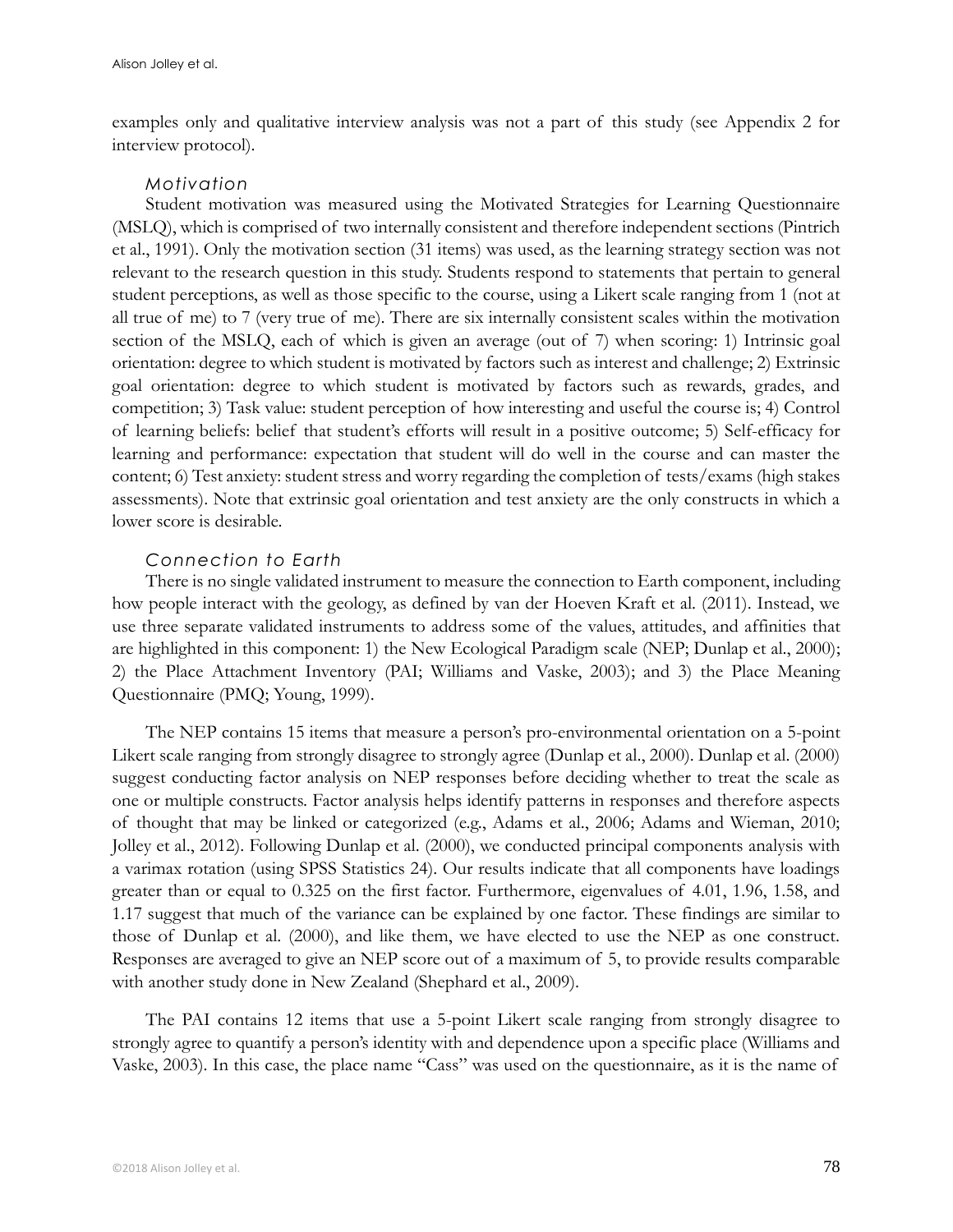the field area and station. The instrument was otherwise left unchanged. Responses are totaled to give a place attachment score out of a maximum of 60.

The PMQ asks respondents to indicate the accuracy of 30 adjectives in describing a specific place, using a 5-point Likert scale ranging from poor description to excellent description (Young, 1999). As with the PAI, the place name "Cass" was used. The instrument was otherwise left unchanged. Responses are totaled to give a place meaning score out of a maximum of 150. Higher scores indicate more accurate (excellent as opposed to poor description) and diverse (more adjectives rated as accurate) descriptors.

## **Results and Discussion**

#### Motivation

The study abroad students had significantly higher intrinsic goal orientation, lower extrinsic goal orientation, higher task value, and lower test anxiety than the local students (Table 3). However, they were similar in their control of learning beliefs and self-efficacy for learning and performance. The study abroad students apply to and are accepted in the field camp and are committed to a further semester of study abroad upon its completion. Therefore, it is perhaps unsurprising that they were more motivated by challenge and interest and less so by grades and fulfilling course requirements than the local students. Prior work suggests that intrinsically motivated students are more successful personally and academically when studying abroad (Chirkov et al., 2007; Chirkov et al., 2008), and that students self-report higher levels of intrinsic motivation after returning (Hadis, 2005).

|                                                                     | Study Abroad (n=23) | Local $(n=31)$ |
|---------------------------------------------------------------------|---------------------|----------------|
| Intrinsic Goal Orientation <sup>^</sup>                             | 6.01(0.65)          | 4.90(0.91)     |
| <b>Extrinsic Goal Orientation</b> <sup><math>\wedge</math>, 1</sup> | 3.42(0.92)          | 5.35(1.02)     |
| Task Value <sup>^</sup>                                             | 6.41(0.60)          | 5.39(1.01)     |
| <b>Control of Learning Beliefs</b>                                  | 5.39(0.71)          | 5.71(0.81)     |
| <b>Self-Efficacy for Learning and Performance</b>                   | 5.30(0.83)          | 4.92(0.98)     |
| Test Anxiety*, 1                                                    | 3.50(1.57)          | 4.50(1.28)     |
| Standard deviation in parentheses.                                  |                     |                |
| *p= $0.01$ , ^p< $0.0001$ (Mann-Whitney Test)                       |                     |                |
| <sup>1</sup> Note: lower score is desirable.                        |                     |                |

**Table 3. Motivated strategies for learning questionnaire results (each construct out of 7)** 

Study abroad students also valued the field trip more than the local students (Table 3). Responses to the open-ended questionnaire question "describe why you enrolled in this particular course and field trip stream" (see Appendix 1 for questionnaire) were summarised and counted. Results from this question further clarify the differences between the study abroad and local students (Figure 2). The study abroad students gave largely intrinsic reasons for enrolling, including enjoyment of studying in the field, desire to visit New Zealand, interest in the content, and desire to learn/be challenged. Except for the desire to visit Cass, these intrinsic motivators were less prevalent among the local students. Instead, fulfilment of degree requirements was the most widely cited reason for enrolling, with just under one-fifth of the students reporting that they were randomly assigned to the field trip (two parallel trips with similar learning objectives are run in two different locations).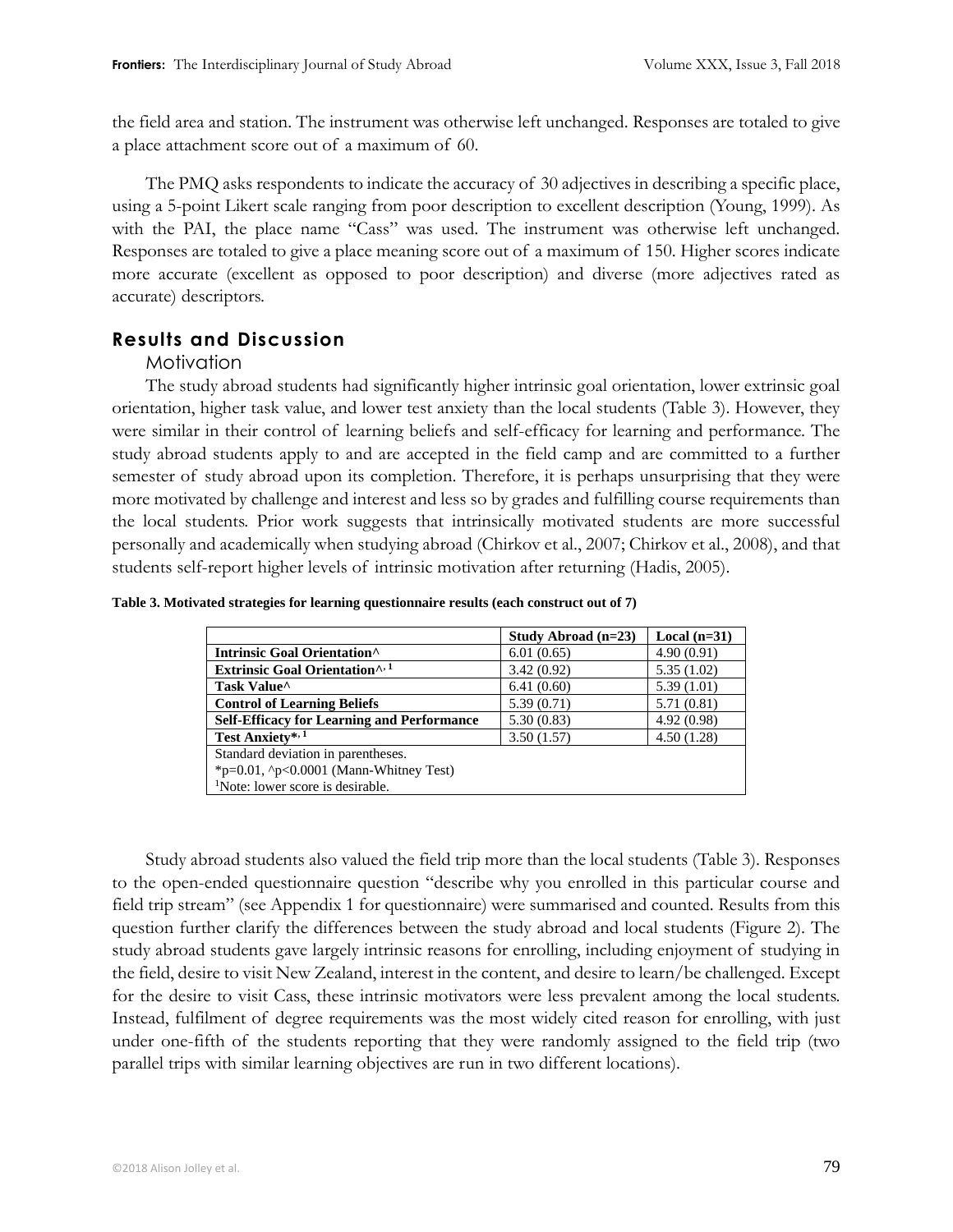

**Figure 2. Reasons for enrolling in each field trip (Question: "Describe why you enrolled in this particular course and field trip stream.")**

Both field trips involved the completion of a suite of assessments, handed in at the end of the field week/module. Students were given feedback while they were in the field, but the assessments comprised the entirety of their grades, and were largely summative in nature (e.g., Knight, 2002; Harlen, 2005; Taras, 2005). Local students' higher test anxiety (Table 3) may in part be attributed to the field trip being a prerequisite for postgraduate study. In contrast, some of the study abroad students were on a pass/fail system at their home institutions and did not receive grades. This difference in assessment structure may have contributed to the study abroad students' lower test anxiety (Table 3), as they would not have been stressed about what grade they were going to get in the course.

Previous research with the same study abroad program has found the study abroad students to report higher levels of confidence in their communication abilities than the local students (Dohaney et al., 2016). Although the students in this study do have significant differences in test anxiety, it is interesting that there were no significant differences between the students in both their control of learning beliefs and self-efficacy for learning and performance (Table 3).

Connection to Earth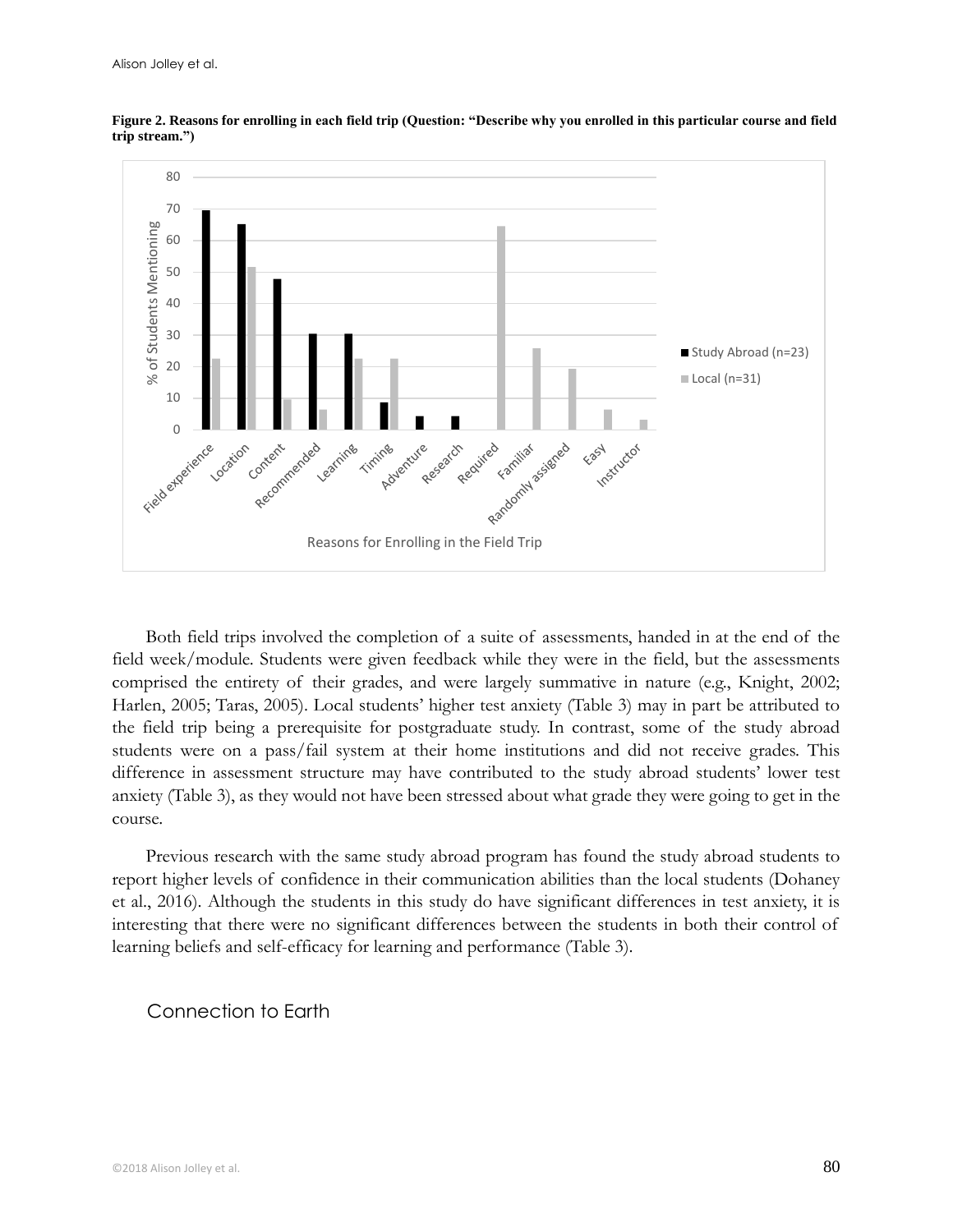|                                                                                                                                                                           | Study Abroad $(n=23)$ | Local $(n=31)^1$ |
|---------------------------------------------------------------------------------------------------------------------------------------------------------------------------|-----------------------|------------------|
| $NEP (5)$ *                                                                                                                                                               | 3.91(0.51)            | 3.69(0.57)       |
| Place Attachment (/60)**                                                                                                                                                  | 25.52(9.20)           |                  |
| Place Meaning $(150)^{\wedge}$                                                                                                                                            | 104.00 (8.39)         | 80.61 (18.97)    |
| Standard deviation in parentheses.<br>*p=0.13, **p=0.01, $\gamma$ -0.0001 (Mann-Whitney Test)<br><sup>1</sup> For NEP, $n=30$ as one student did not answer this section. |                       |                  |

#### **Table 4. Connection to Earth results (ecological worldview and sense of place)**

#### *Ecological worldview*

Study abroad students were on average more pro-environmental than local students, even if not statistically significantly so  $(p=0.13;$  Table 4). This contrasts with previous work that has found New Zealanders to be more environmentally concerned than Americans on average (Franzen, 2003). Many of the study abroad students also perceived this difference between the two nations, as indicated by this interview excerpt:

"Well, I've always been an environmentalist-type person. And like, being in a place that is definitely way greener and more liberal towards like, 'global warming is real, guys!' than you know, the United States. It's nice because people compost, people recycle, people sort all their stuff without even thinking about it. And without bitching about it. Because people in the U.S. bitch about it, like it's some huge, horrible task." – Study Abroad Student 6

The local students in this study have more pro-environmental attitudes than the average New Zealand undergraduate student (average individual NEP scale scores of 3.69 vs. 2.46; Shephard et al., 2009). Geoscience majors appear to have more pro-environmental views as a whole; however, the liberal arts backgrounds of the study abroad students may promote even more pro-environmental views (e.g., Rowe, 2002; Weissman, 2012). Additionally, the two environmental geoscience students in the study abroad group were both more pro-environmental than the average student (4.20 and 4.47 vs. 3.91); however, they are too few to confirm whether this is a consistent trend. Regardless of whether or not students major in "environmental geoscience" by label, their relative proenvironmentalism might impact how they see themselves as geoscientists, or which sub-discipline they wish to pursue. When discussing the decision to major in geoscience, for example, one student explained:

"The human use of the earth [course] was just so awesome. It was 9 a.m. and everyone else was like juniors and seniors trying to fulfil their science credit . . . but I was in the front row, the freshman nerd . . . One day [the instructor] was like, we're gonna spend the next six or seven lectures just on water. And I was like, what the fuck is that? Like what's going on? But then I was like super into it. And I went to office hours to talk to him about it and he told me to take hydrology, which is a 400-level class. And I was a freshman . . . So it was really scary . . . But the feeling of really being into it was what totally hooked me." – Study Abroad Student 6

#### *Sense of place*

Even before the field trip had taken place, study abroad students were significantly more attached to the field area, in which they saw significantly more positive and diverse meanings than the local students (Table 4). Questionnaire responses indicate that only 4% of the study abroad students had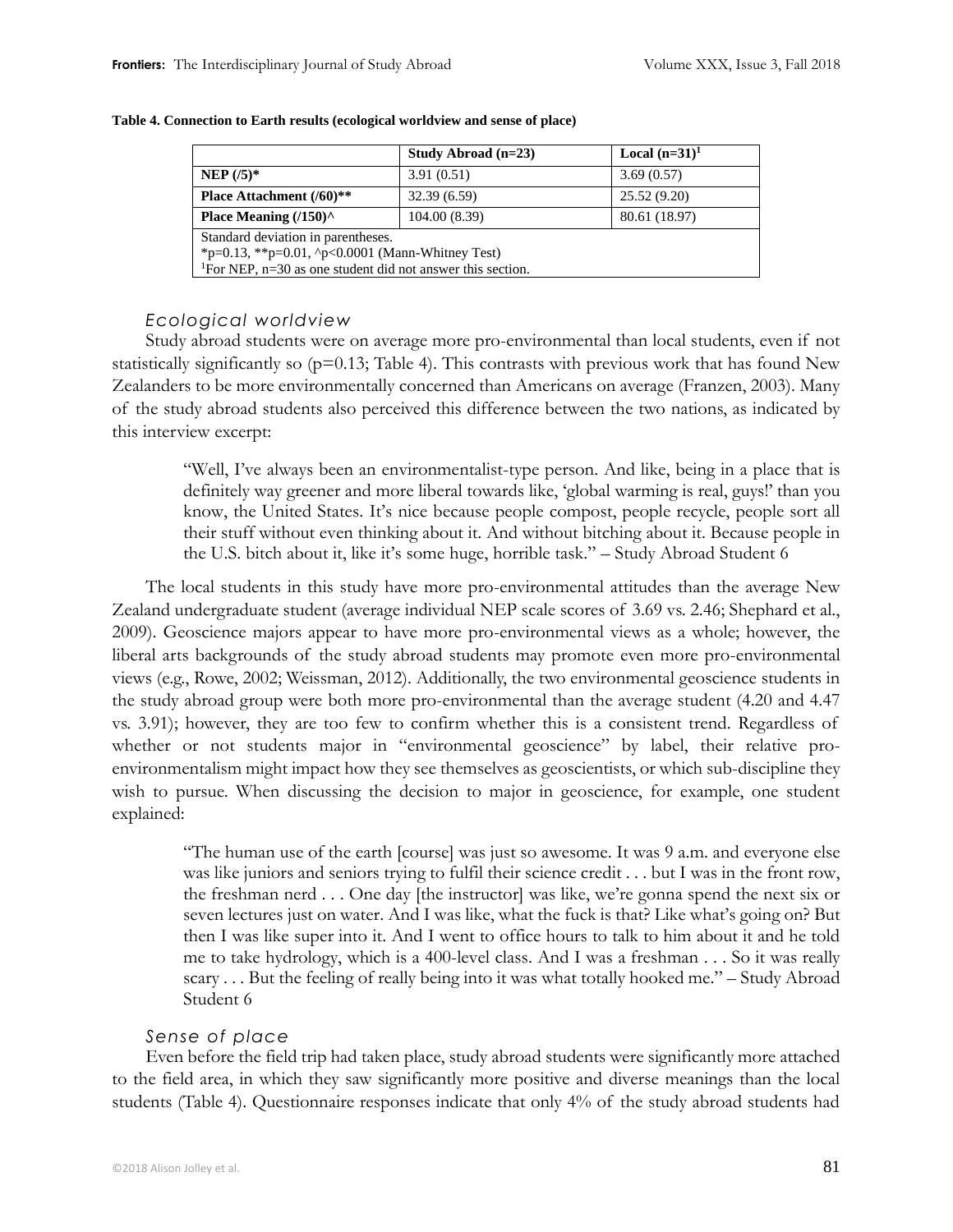ever been to New Zealand before, whereas 29% of the local students had been to the field area previously. At the time they completed the initial questionnaire, study abroad students had been in New Zealand for a total of one week and had only experienced a coastal landscape quite different from the landscape at Cass. The study abroad students' higher intrinsic motivation and task value may explain why they were more readily able to form attachments to and see a variety of meanings in the field area, as interest may develop due to task value and be supported by motivation (Hidi and Renninger, 2006). These students were completely invested in immersing themselves in New Zealand's outdoors to learn about the geology, and the landscape was completely novel to them. When discussing why they decided to come on this study abroad program, for example, one participant stated:

"I mean, the rocks. Also, just adventure. I figured that eventually in being a geologist I'd make it to New Zealand. Just 'cause of the rocks. But I figured that I'd never really have the opportunity to just take off six months and just leave everything and come on an adventure. So, I figured now or never." – Study Abroad Student 5

In contrast, the local students were only 90 minutes from their university campus and were likely familiar with the type of landscape that characterized the field area, even if they had not previously visited the exact place. This is further evidenced by the 50% of local students that indicated that the location was a reason for enrolling in the field trip (Figure 2). The local students that had visited the field area before did have higher average attachment to it than those who had never visited it (28.11, n=9 vs. 24.45, n=22), though the difference was not statistically significant ( $p=0.34$ , note low n for those that had visited before). An interview with one of these students shows an interest in revisiting and learning more about Cass:

"I lived in Christchurch, went to school here. We actually did lots of trips to Castle Hill when I was at school. So, that's why I was real keen to go to Cass. Thought I would do a bit of geology there." – Local Student 3

This higher attachment is consistent with other studies that have found differences in attachment after just one visit to a place (Semken et al., 2009; Jolley et al., 2018). However, the attachment of local students that had been to the field area before was still not as high as that of the study abroad students  $(28.11 \text{ vs. } 32.39, \text{ p} = 0.30)$ . It appears that novelty and motivation for being on the field trip have a greater influence on attachment than has been recorded with previous visits to a place. This is true even when the students may have discussed differing scientific and outdoor education perspectives during their previous visits, and hence, been previously introduced to a greater range of place meanings. Familiarity alone cannot produce stronger place attachments and meanings than those experienced by motivated study abroad students.

## *Gender differences*

One notable difference between the study abroad and local groups is their nearly opposite gender ratios. Statistical analyses indicate that there are significant gender differences in the place attachment  $(p=0.01)$  and ecological worldview  $(p=0.06)$  data (MANOVA). Men in this study tend to have stronger place attachment, which is different to what has been previously reported in the literature (for a review, see Rollero and De Piccoli, 2010). Previous work has found either no gender differences, or that women have a stronger attachment (Rollero and De Piccoli, 2010). Women in this study tend to be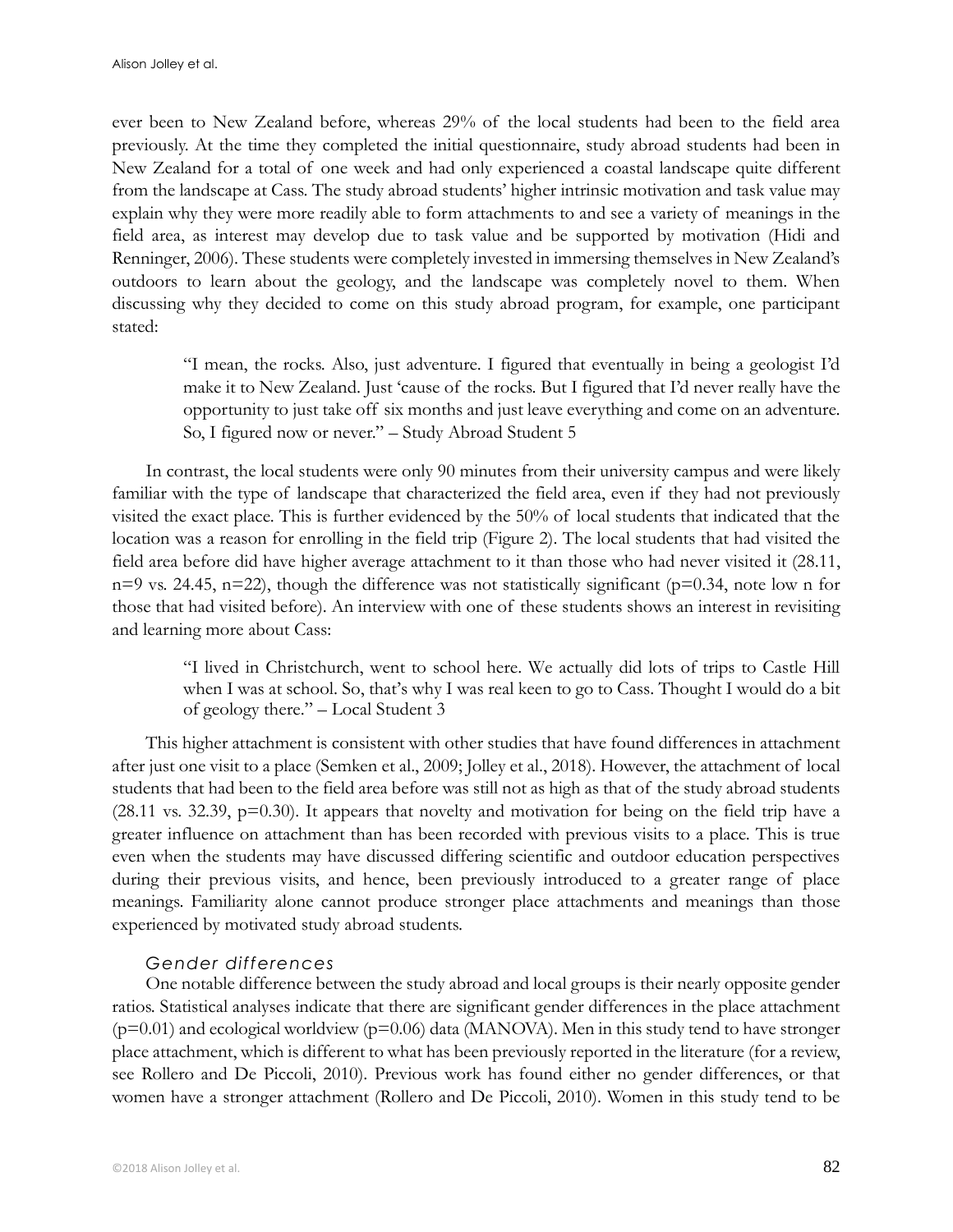more pro-environmental, consistent with findings in environmental psychology (for a review, see Zelezny et al., 2000). No significant differences emerge in the effects of gender and field trip combined. Although the gender ratio has contributed to some of the trends in our results, we argue that in our case the central unit of analysis is student nationality/program of study. These demographics are typical of both the study abroad and local groups year to year, and therefore, recommendations are likely to be useful to the programs in future years.

#### **Recommendations**

In the following sections, we focus on recommendations for this and other study abroad field trips. Recommendations for the local field trip were outside the scope of this study; however, we expect that many of the broader lessons (e.g., the potential for place-based education and service learning in field education) will also apply to local contexts.

#### Specific Recommendations for this Field Trip

Questionnaire results are consistent with literature suggesting that study abroad students are intrinsically motivated and place high value on the learning activities in which they engage while overseas (Dwyer and Peters, 2004; Hadis, 2005). Future curricula for this program should be designed/modified to not only keep students engaged and interested, but also to take advantage of this added potential for learning (Kent et al., 1997). These study abroad students could be assigned more applied content (beyond the geology – see recommendations below), rather than simply the same curriculum and assessment that has been transferred over. However, care must be taken to ensure that these changes do not add too much cognitive load (e.g., Sweller, 1988; Sweller, 1994; Vytal et al., 2012). This is especially important given that the unfamiliar nature of the field environment (and in this case, a new country) also adds stresses on cognitive load (Orion and Hofstein, 1994).

Local field camps often draw upon collective knowledge about the geology of the field area and regional contexts that students obtain from prior coursework completed at their home institution. When developing instructional modules for study abroad students, acknowledgement needs to be made that these students will not have the same prior contextual knowledge that the local students have built over time. The tendency in this case may be to lean on previously published geological frameworks, which may promote more surficial learning or rote memorisation (e.g., Marton and Säljö, 1984; Trigwell and Prosser, 1991) and less student-centered learning (e.g., O'Neill and McMahon, 2005; Baeten et al., 2010). One solution may be to give students the opportunity to come up with their own descriptions or formal names for the features and stratigraphic units that they map in the area. This process will increase student autonomy and therefore aid in building connections with the place and its geology (Jolley et al., 2018). Using student-created descriptions and feature names also reduces the reliance on local geological knowledge, which may be helpful for instructors coming from abroad.

The more pro-environmental worldview of all students in the study (study abroad or local) may reflect the changing nature of the geoscience discipline and increasing focus on climate change and the Earth system (Church, 1998). It is reflective of work indicating that geoscience field education is adapting to be more interdisciplinary and less bedrock mapping-centric (e.g., Whitmeyer et al., 2009; Petcovic et al., 2014). There is added impetus for changes like this in the study abroad group, as these students are even more pro-environmental than their local counterparts. Students may be more interested in the environmental aspects of the field landscape, and this could be an added opportunity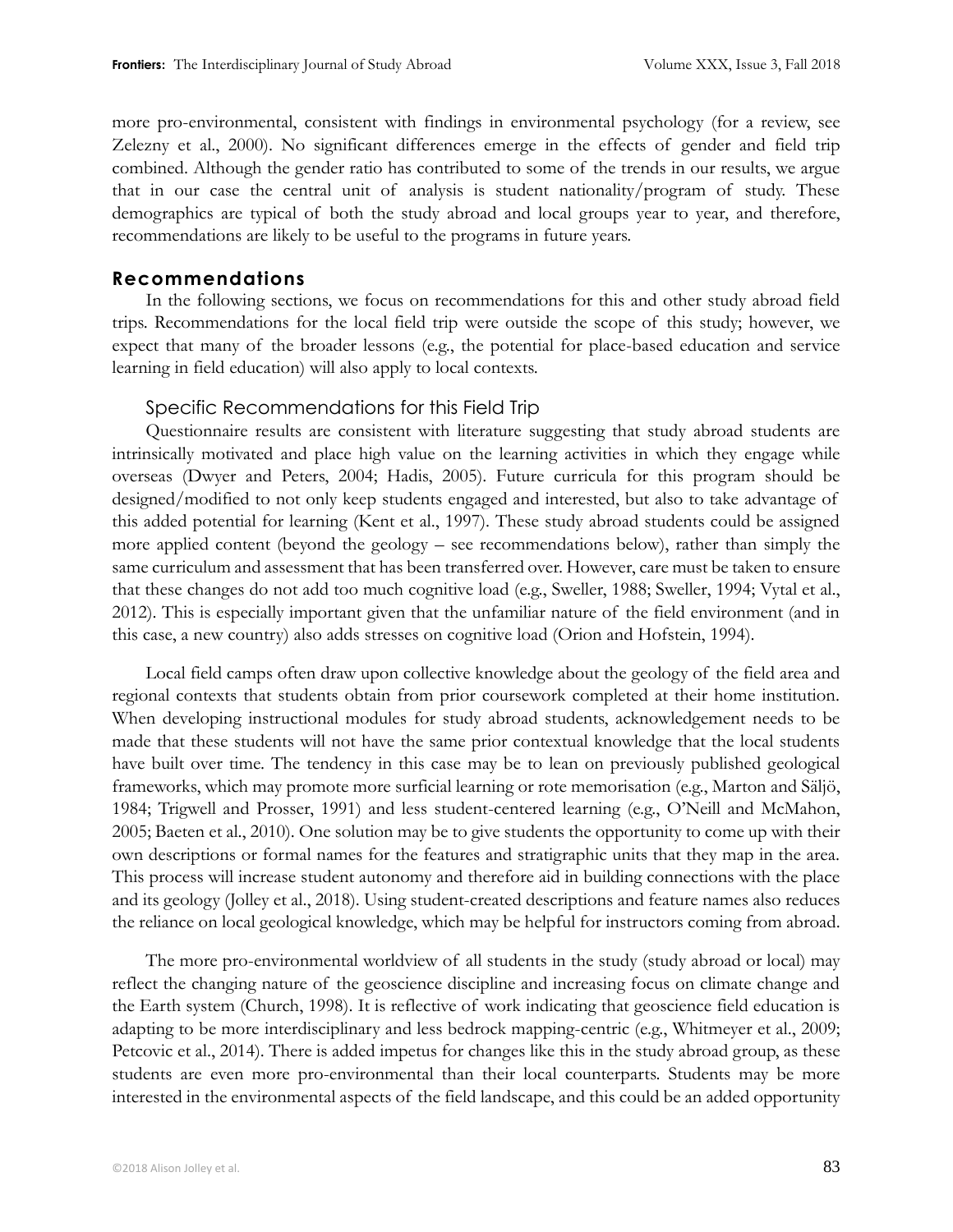to incorporate learning about attitudes toward and approaches to environmentalism specific to New Zealand (e.g., Cusick, 2009). For example, the field trip could incorporate discussions of local environmental attitudes (e.g., Shephard et al., 2009), management/conservation (e.g., Valentine et al., 2007), agriculture (e.g., Manderson et al., 2007), or natural hazards (e.g., Orchiston, 2012), or compare these to practices in the United States (e.g., Marshall et al., 2010). These broader contexts may be introduced as students progress through the study abroad module and could even be introduced on a more individual level to those who are more interested in environmental aspects.

Work in environmental psychology suggests that ecological worldviews are likely to influence how students develop a sense of place in the field area (e.g., Gustafson, 2001; van der Hoeven Kraft et al., 2011). It appears that for these study abroad students, the novelty of the field area and New Zealand supports a strong attachment to and positive meanings perceived in the field area, despite never having visited it, let alone the country, before. This novelty may create opportunities for greater interest in and engagement with the field area, which offers rich potential for the application of placebased curricula. Place-based education is structured around field locations and the cultural (human) meanings affixed to them through time. For example, place-based curricula may incorporate indigenous knowledge about the field area (e.g., Riggs, 2005; Semken, 2005; Penetito, 2009) or address local environmental issues (e.g., Gill et al., 2014).

The relevance of place-based education to the geosciences is widely recognised (e.g., Apple et al., 2014a; Apple et al., 2014b, Semken et al., 2017). Place-based curricula strengthen place attachment and meaning (Semken and Butler Freeman, 2008) and help to support "reciprocal equity" in places (Ault, Jr., 2008). Gruenewald (2003) put this best when he said, "place-based pedagogies are needed so that the education of citizens might have some direct bearing on the well-being of the social and ecological places people actually inhabit" (p. 3). The incorporation of place-based curricula could be extended further to include service learning, directly impacting the local community (e.g., Lewis and Niesenbaum, 2005; O'Steen and Perry, 2012).

### General Recommendations for Study Abroad Field Programs

The many differences between the study abroad and local students in this study are helpful to consider in implementation of all study abroad curricula. In our experience, it is common for study abroad groups to request curricula and/or hire instructors from local institutions. While local instructors likely offer location-specific knowledge, they may not be familiar with teaching study abroad students or the ways in which they are different from local students. Local instructors might also not know exactly which assessment structure the students' home institutions use (e.g., pass/fail vs. letter grades), or how these structures are implemented in practice. Consequently, expectations may differ between home and local institutions and this may impact student motivation for learning. This is relevant to both curriculum design and intended learning outcomes, as well as how assessments are structured and evaluated. These considerations become increasingly complicated when study abroad programs accept students from several home institutions. Local instructors must then understand and respond to these differences from multiple perspectives.

The adoption of local curricula may be particularly common in field-based studies, such as geoscience, in which groups coming from overseas are unfamiliar with field locations and their geology. However, there is potential to develop field-based curricula to better suit study abroad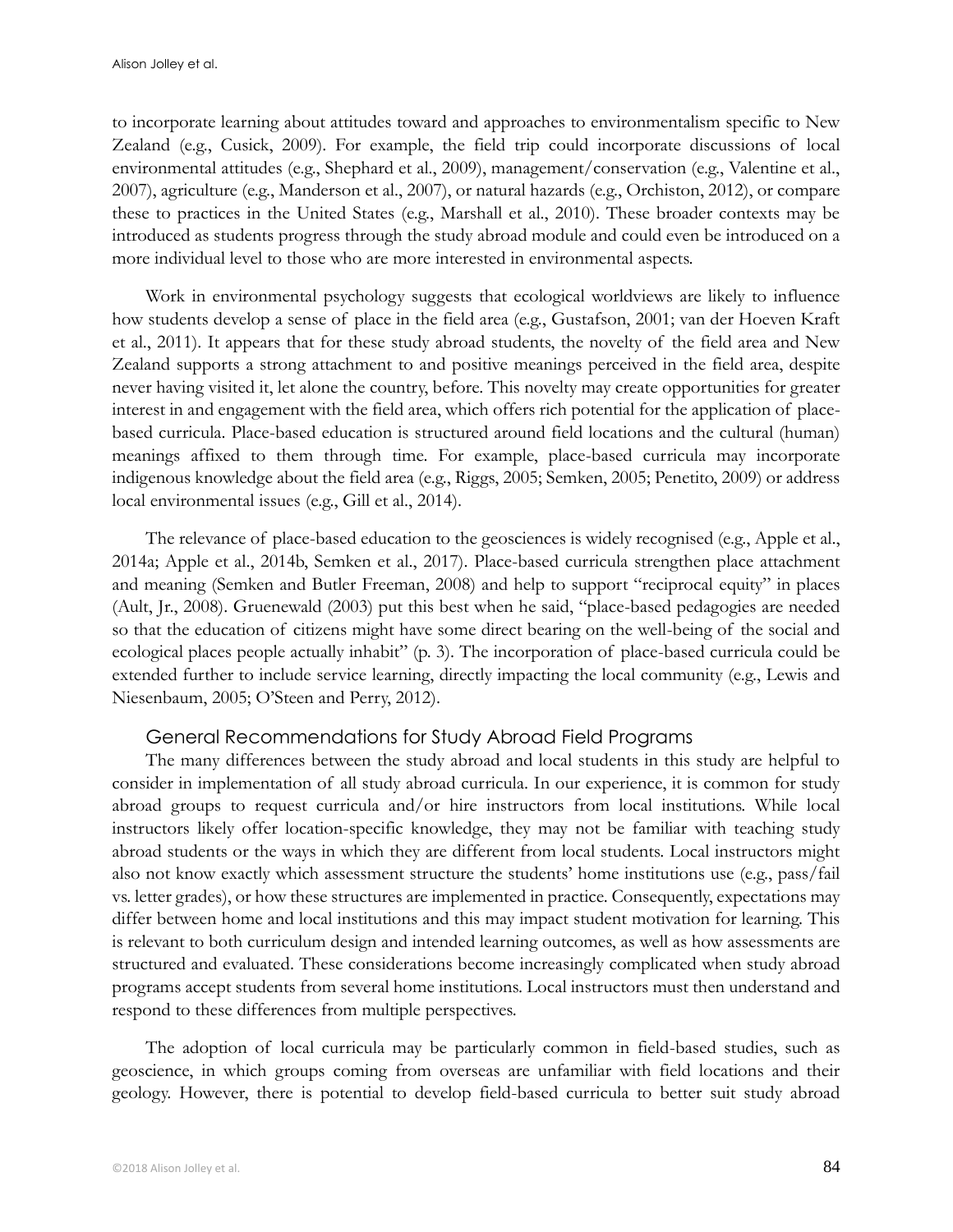students and further enhance their learning outcomes. The results of this study highlight the importance of knowing the affective characteristics of the student population, as we have shown with environmental attitudes and sense of place. Addressing these needs through place-based or service learning content will help instructors develop and adapt curricula and assessments to be more relevant to their specific students. We suggest that site-specific geological knowledge, particularly when it relies on prior geological knowledge of the regional context, be at the periphery of these study abroad experiences. Instead, they should focus on transferrable skills and curriculum and assessment design that promotes student-centered learning and exploration of the field area.

### Limitations and Future Work

This study solely focused on student characteristics at the beginning of the study abroad and local field trips. While our findings are important for the initial design and scoping of field curricula, an investigation into to what extent these characteristics are impacted by teaching and learning on the field trip would be worthwhile. Measuring student change in motivation for learning, proenvironmentalism, or sense of place after the field trip may help to identify specific practices that may be employed to further leverage these characteristics.

Similar research needs to be conducted on other field-based study abroad programs to see if our findings are specific to the New Zealand context, U.S. students, liberal arts students, geologists, or any combination of the above. It may also be interesting to investigate the same group of students on a field trip within their home state. This would aid in understanding whether our recommendations are more broadly applicable to other settings.

## **Conclusions**

This study compared the affective characteristics of study abroad and local students before undertaking separate, but similar, field trips in New Zealand. Two components were measured using quantitative questionnaires before the field trip: 1) motivation and 2) connection to Earth, the latter of which is specific to the geoscience discipline. Within connection to Earth, ecological worldview, place attachment, and place meaning were investigated. Compared to local students, the study abroad students have on average:

- Higher intrinsic motivation
- Lower extrinsic motivation
- More task value on the field trip
- Lower test anxiety
- More pro-environmental worldviews
- More attachment to the field area
- More positive and diverse impressions of the field area characteristics

These differences suggest that it is not sufficient to apply local curricula to study abroad trips, as is often the case with field-based studies. Nor is it sufficient to bring in local instructors who are unfamiliar with study abroad students. With the above in mind, we make several recommendations to adapt local curricula and inform local instructors in a more effective manner: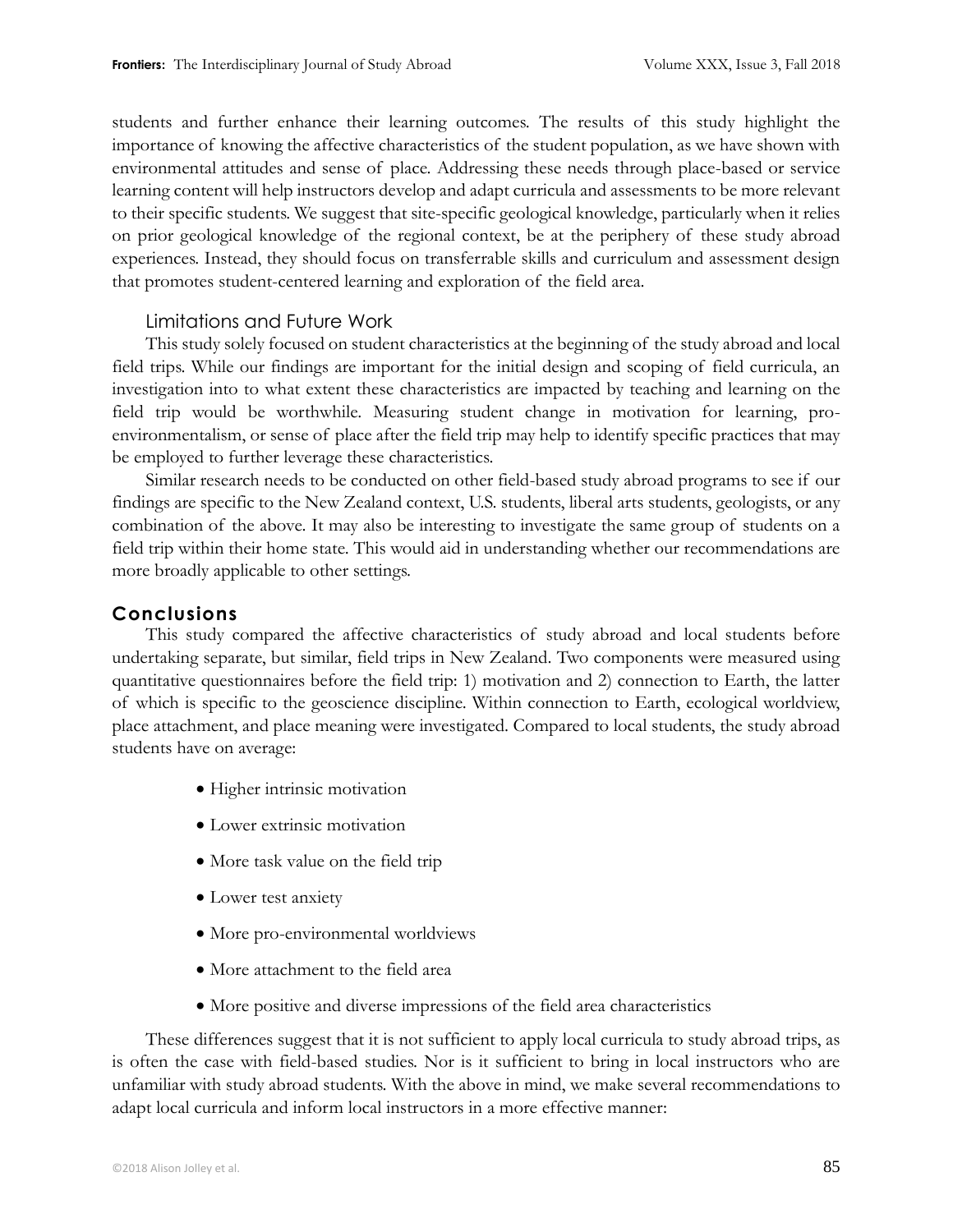- Adjust field area content to a more applied approach beyond geological content
- Incorporate environmental aspects of the landscape, including location-specific approaches
- Develop place-based curricula for study abroad field education, including service learning

These changes promise to result not only in more motivated and engaged study abroad students, but also more environmentally and socially conscious ones.

## **Acknowledgements**

This research was funded by a University of Canterbury Doctoral Scholarship. Thank you to Frontiers Abroad Aotearoa Ltd. and the Department of Geological Sciences at the University of Canterbury for allowing the research to be conducted on their field trips and supporting the lead author's field accommodation and catering. Finally, our utmost gratitude is extended to the students and instructors who participated in this study. This research was approved by the Human Ethics Committee at the University of Canterbury (2014/137).

## **References**

- Adams, W. K., Perkins, K. K., Podolefsky, N. S., Dubson, M., Finkelstein, N. D., & Wieman, C. E. (2006). New instrument for measuring student beliefs about physics and learning physics: The Colorado learning attitudes about science survey. *Physical Review Special Topics - Physics Education Research, 2*, 1-14. doi:10.1103/PhysRevSTPER.2.010101
- Adams, W. K., & Wieman, C. E. (2010). Development and validation of instruments to measure learning of expert-like thinking. *International Journal of Science Education*, *33*, 1289-1312. doi:10.1080/09500693.2010.512369.
- Apple, J., Lemus, J., & Semken, S. (2014a). Teaching geoscience in the context of culture and place. *Journal of Geoscience Education, 62*, 1-4. doi:10.5408/1089-9995-62.1.1
- Apple, J., Lemus, J., & Semken, S. (2014b). Teaching geoscience in the context of culture and place: Theme issue continued. *Journal of Geoscience Education, 62*, 157. doi:10.5408/1089-9995-62.2.157
- Ault, Jr., C. R. (2008). Achieving "Querencia": Integrating a sense of place with disciplined thinking. *Curriculum Inquiry, 38*, 605-637. doi:10.1111/j.1467-873x.2008.00438.x
- Baeten, M., Kyndt, E., Struyven, K., & Dochy, F. (2010). Using student-centered learning environments to stimulate deep approaches to learning: Factors encouraging or discouraging their effectiveness. *Education Research Review, 5*, 243-260. doi:10.1016/j.edurev.2010.06.001
- Bandura, A. (1977). Self-efficacy: Toward a unifying theory of behavioral change. *Psychological Review, 84*, 191-215. doi:10.1037/0033-295X.84.2.191
- Benware, C.A, & Deci, E. L. (1984). Quality of learning with an active versus passive motivational set. *American Educational Research Journal, 21*, 755-765. doi:10.3102/00028312021004755
- Boyle, A., Maguire, S., Martin, A., Milsom, C., Nash, R., Rawlinson, S., Turner, A., Wurthmann, S., & Conchie, S. (2007). Fieldwork is good: the student perception and the affective domain. *Journal of Geography in Higher Education, 31*, 299-317. doi:10.1080/03098260601063628
- Brandenburg, A. M., & Carroll, M. S. (1995). Your place or mine?: The effect of place creation on environmental values and landscape meanings. *Society & Natural Resources: An International Journal, 8*, 381-398. doi:10.1080/08941929509380931
- Chen, N. C., Dwyer, L., & Firth, T. (2014). Effect of dimensions of place attachment on residents' wordof-mouth behavior. *Tourism Geographies: An International Journal of Tourism Space, Place and Environment, 16*, 826-843. doi:10.1080/14616688.2014.915877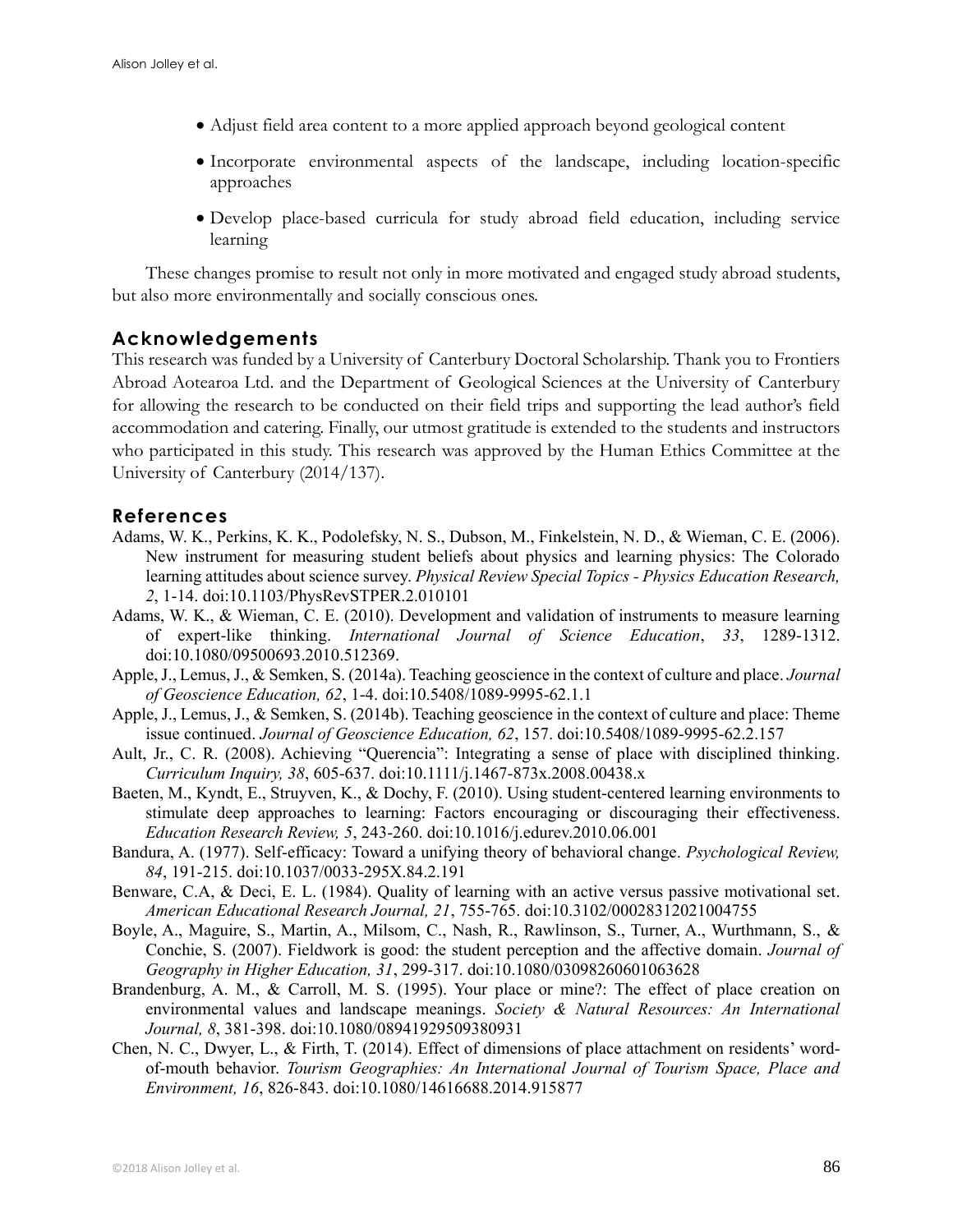- Chirkov, V. I., Safdar, S., de Guzman, J., & Playford, K., 2007. Further examining the role motivation to study abroad plays in the adaptation of international students in Canada. *International Journal of Intercultural Relations, 32*, 427-440. doi:10.1016/j.ijintrel.2007.12.001
- Chirkov, V., Vansteenkiste, M., Tao, R., & Lynch, M. (2008). The role of self-determined motivation and goals for study abroad in the adaptation of international students. *International Journal of Intercultural Relations, 31*, 199-222. doi:10.1016/j.ijintrel.2006.03.002
- Church, M. (1998). Think globally, learn locally: Broadening perspectives of the Earth. *Geoscience Canada, 25*, 171-182.
- Cusick, J. (2009). Study abroad in support of education for sustainability: A New Zealand case study. *Environment, Development and Sustainability, 11*, 801-813. doi:10.1007/s10668-008-9144-5
- Davenport, M. A., & Anderson, D. H. (2005). Getting from sense of place to place-based management: An interpretive investigation of place meanings and perceptions of landscape change. *Society and Natural Resources: An International Journal, 18*, 625-641. doi:10.1080/08941920590959613
- Deci, E. L., & Ryan, R. M. (1985). The general causality orientations scale: Self-determination in personality. *Journal of Research in Personality, 19*, 109-134. doi:10.1016/0092-6566(85)90023-6
- Deci, E. L., Vallerand, R. J., Pelletier, L. G., and Ryan, R. M. (1991). Motivation and education: the selfdetermination perspective. *Educational Psychologist, 26*, 325-346. doi:10.1080/00461520.1991.9653137
- Dohaney, J., Brogt, E., Wilson, T., Hudson-Doyle, E., Kennedy, B., Lindsay, J., Bradley, B., Johnston, D., & Gravley, D. (2016). *Improving science communication through scenario-based role-plays*. Retrieved from Ako Aotearoa National Project Fund website: https://ako.ac.nz/assets/Knowledge-centre/NPF-12-007-Improving-Science-Communication-Skills/185e9926b6/RESEARCH-REPORT-Improving-Science-Communication-through-Scenario-based-Role-plays.pdf
- Dunlap, R. E., Van Liere, K. D., Mertig, A. G., & Jones, R. E. (2000). Measuring endorsement of the New Ecological Paradigm: A revised NEP scale. *Journal of Social Issues, 56*, 452-442. doi:10.1111/0022- 4537.00176
- Dweck, C. S. (1986). Motivational processes affecting learning. *American Psychologist, 41*, 1040-1048. doi:10.1037/0003-066X.41.10.1040
- Dwyer, M. M., & Peters, C. K. (2004). The benefits of study abroad. *Transitions Abroad, 37*, 56-58.
- Eccles, J. S., & Wigfield, A. (2002). Motivational beliefs, values, and goals. *Annual Review of Psychology, 53*, 109-132. doi:10.1146/annurev.psych.53.100901.135153
- Eppes, M. C. (2009). Introducing field-based geologic research using soil geomorphology. *Journal of Geoscience Education, 57*, 11-22. doi:10.5408/1.3544222
- Franzen, A. (2003). Environmental attitudes in cross-national perspective: A multilevel analysis of the ISSP 1993 and 2000. *European Sociological Review, 26*, 219-234. doi:10.1093/esr/jcp018
- Gill, S. E., Marcum-Dietrich, N., & Becker-Klein, R. (2014). Model My Watershed: Connecting students' conceptual understanding of watersheds to real-world decision making. *Journal of Geoscience Education, 62*, 61-73. doi:10.5408/12-395.1
- Grolnick, W. S., and Ryan, R. M. (1987). Autonomy in children's learning: An experimental and individual difference investigation. *Journal of Personality and Social Psychology, 52*, 890-898. doi:10.1037/0022-3514.52.5.890
- Gruenewald, D. A. (2003). The best of both worlds: A critical pedagogy of place. *Educational Researcher, 32*, 3-12. doi:10.3102/0013189X032004003
- Gustafson, P. (2001). Meanings of place: everyday experience and theoretical conceptualizations. *Journal of Environmental Psychology, 21*, 5-16. doi:10.1006/jevp.2000.0185
- Hadis, B. F. (2005). Why are they better students when they come back? Determinants of academic focusing gains in the study abroad experience. *Frontiers: The Interdisciplinary Journal of Study Abroad, 11*, 57-70.
- Halpenny, E. A. (2010). Pro-environmental behaviours and park visitors: The effect of place attachment. *Journal of Environmental Psychology, 30*, 409-421. doi:10.1016/j.jenvp.2010.04.006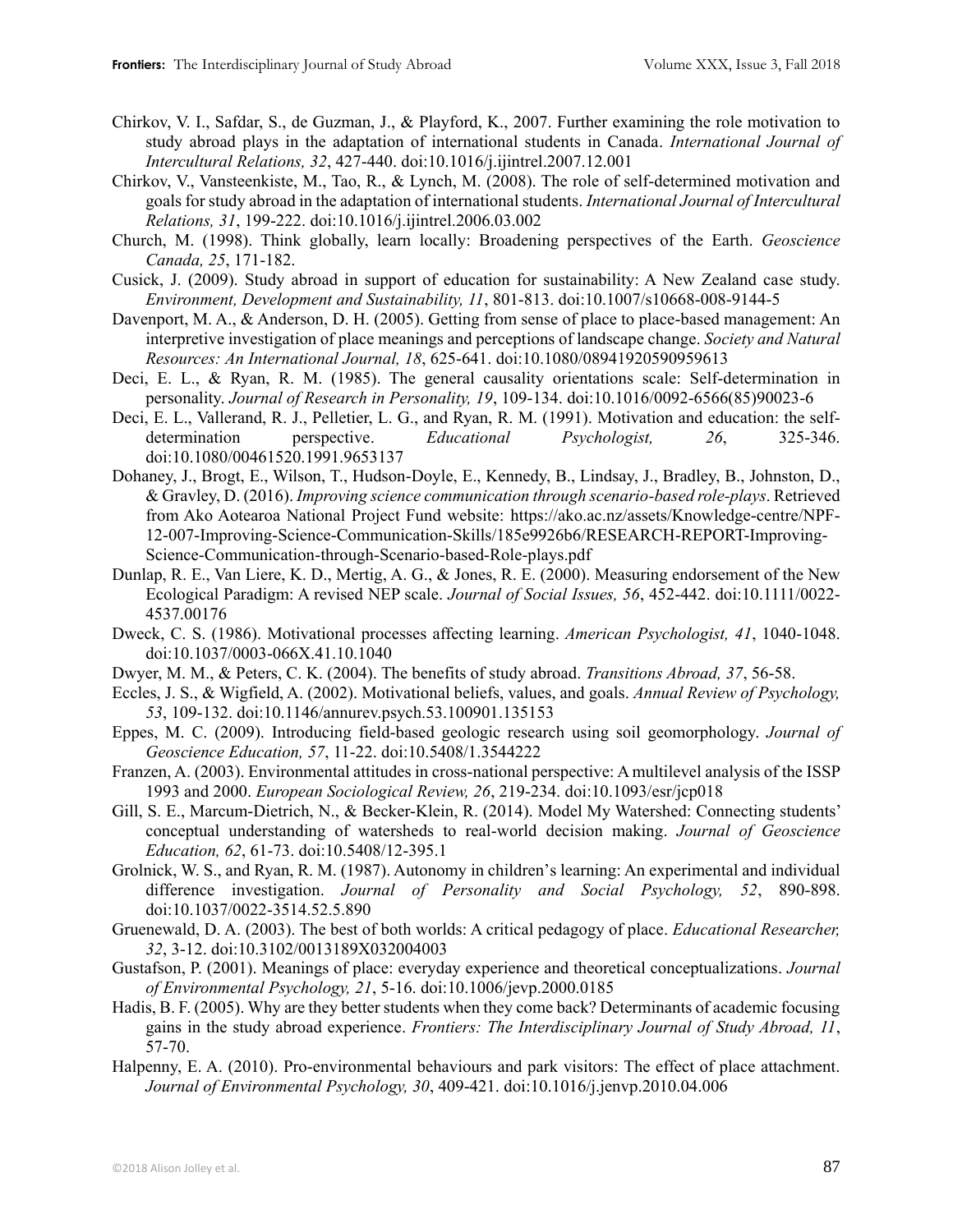- Harlen, W. (2005). Teachers' summative practices and assessment for learning tensions and synergies. *Curriculum Journal, 16*, 207-223. doi:10.1080/09585170500136093.
- Hidi, S., & Renninger, K. A. (2006). The four-phase model of interest development. *Educational Psychologist, 41*, 111-127. doi:10.1207/s15326985ep4102\_4
- Hoisch, T. D., & Bowie, J. I. (2010). Assessing factors that influence the recruitment of majors from introductory geology classes at Northern Arizona University. *Journal of Geoscience Education, 58*, 166-176. doi:10.5408/1.3544297
- Houlton, H. R. (2010). *Academic provenance: Investigation of pathways that lead students into the geosciences* (Unpublished master's thesis). Purdue University, West Lafayette, Indiana.
- Jolley, A., Lane, E., Kennedy, B., & Frappé-Sénéclauze, T. P. (2012). SPESS: A new instrument for measuring student perceptions in earth and ocean science. *Journal of Geoscience Education, 60*, 83- 91. doi:10.5408/10-199.1
- Jolley, A., & Ayala, G. (2015). "Living with volcanoes": Cross-curricular teaching in the high school classroom. *Journal of Geoscience Education, 63*, 297-309. doi:10.5408/14-048.1
- Jolley, A., Kennedy, B. M., Brogt, E., Hampton, S. J., Fraser, L. (2018). Are we there yet? Sense of place and the student experience on roadside and situated geology field trips. *Geosphere*, *14*, 1-17. doi:10.1130/GES01484.1
- Jolley, A., Hampton, S. J., Brogt, E., Kennedy, B. M., Fraser, L., Knox, A. (in review). Designing field trips where sense of place and the student experience are resilient to differing instructors and variable weather. *Journal of Geography in Higher Education*.
- Kastens, K. A., Manduca, C. A., Cervato, C., Frodeman, R., Goodwin, C., Liben, L. S., Mogk, D. W., Spangler, T. C., Stillings, N. A., & Titus, S. (2009). How geoscientists think and learn. *EOS, Transactions, American Geophysical Union, 90*, 265-266. doi:10.1029/eost2009EO31
- Kent, M., Gilbertson, D. D., & Hunt, C. O. (1997). Fieldwork in geography teaching: A critical review of the literature and approaches. *Journal of Geography in Higher Education, 21*, 313-332. doi:10.1080/03098269708725439
- Knight, P. T. (2002). Summative assessment in higher education: Practices in disarray. *Studies in Higher Education, 27*, 275-286. doi:10.1080/03075070220000662
- Kyle, G., Graefe, A., & Manning, R. (2005). Testing the dimensionality of place attachment in recreational settings. *Environment & Behavior, 37*, 153-177. doi:10.1177/0013916504269654
- LaDue, N. D., & Pacheco, H. A. (2013). Critical experiences for field geologists: emergent themes in interest development. *Journal of Geoscience Education, 61*, 428-436. doi:10.5408/12-375.1
- Levine, R., González, R., Cole, S., Fuhrman, M., & Le Floch, K. C. (2007). The geoscience pipeline: A conceptual framework. *Journal of Geoscience Education, 55*, 458-468. doi:10.5408/1089-9995- 55.6.458
- Lewis, T. L., & Niesenbaum, R. A. (2005). Extending the stay: Using community-based research and service learning to enhance short-term study abroad. *Journal of Studies in International Education, 9*, 251-264. doi:10.1177/1028315305277682
- Manderson, A. K., Mackay, A. D., & Palmer, A. P. (2007). Environmental whole farm management plans: Their character, diversity, and use as agri-environmental indicators in New Zealand. *Journal of Environmental Management, 82*, 319-331. doi:10.1016/j.jenvman.2005.05.020
- Marshall, R. S., Akoorie, M. E. M., Hamann, R., & Sinha, P. (2010). Environmental practices in the wine industry: An empirical application of the theory of reasoned action and stakeholder theory in the United States and New Zealand. *Journal of World Business, 45*, 405-414. doi:10.1016/j.jwb.2009.08.009
- Marton, F., & Säljö, R. (1984). Approaches to learning. In F. Marton, D. J. Hounsell, & N. J. Entwistle (Eds.), *The experience of learning* (pp. 36-55). Edinburgh, Scotland: Scottish Academic Press.
- Massey, D. (2005). *For Space*. London, England: Sage Publications Ltd.
- Monet, J., & Greene, T. (2012). Using Google Earth and satellite imagery to foster place-based teaching in an introductory physical geology course. *Journal of Geoscience Education, 60*, 10-20. doi:10.5408/10- 203.1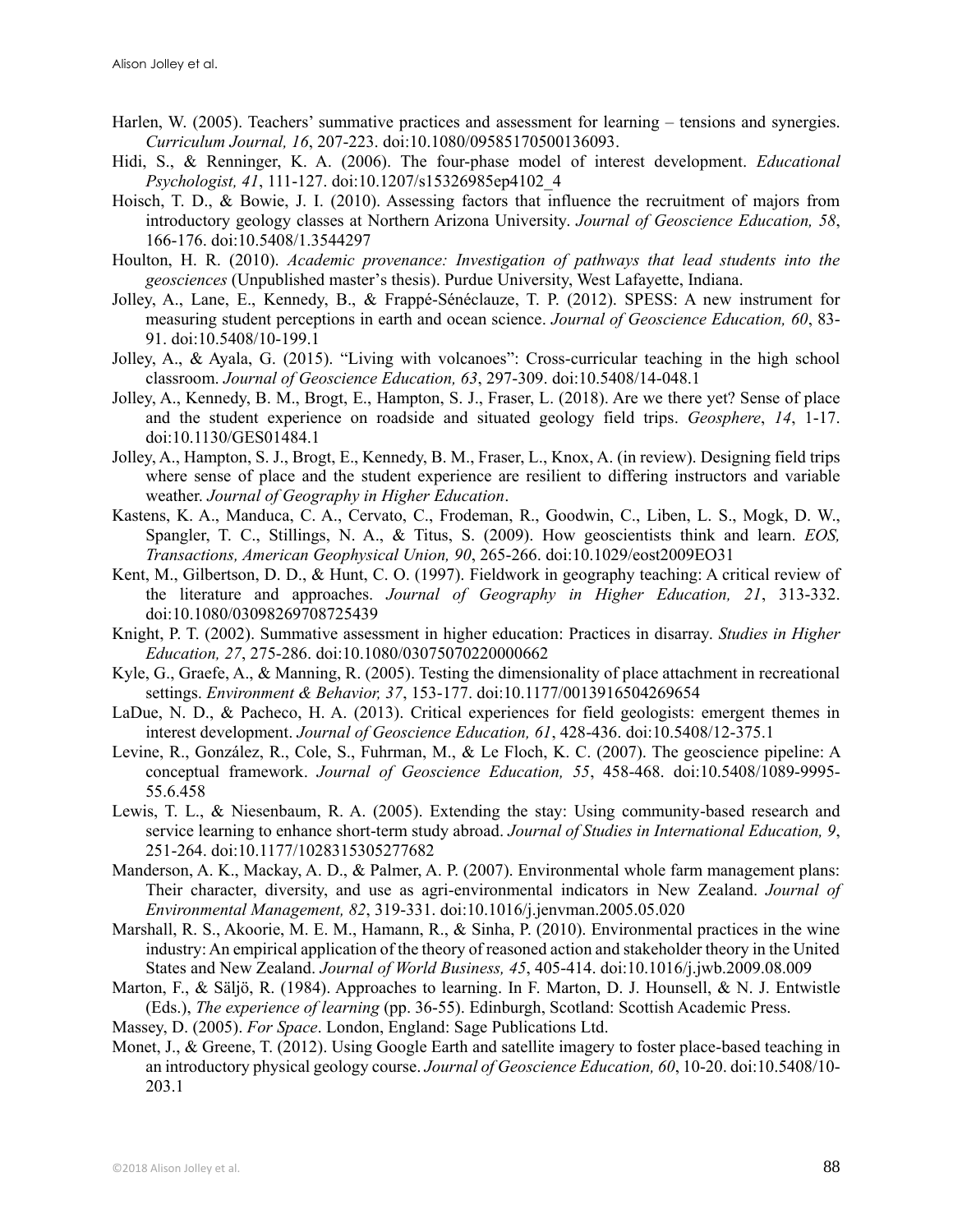- Niser, J. C. (2010). Study abroad education in New England higher education: A pilot survey. *International Journal of Educational Management, 24*, 48-55. doi:10.1108/09513541011013042
- O'Neill, G., & McMahon, T. (2005). Student-centred learning: What does it mean for students and lecturers? In G. O'Neill, S. Moore, & B. McMullin (Eds.), *Emerging issues in the practice of university learning and teaching* (pp. 27-36). Dublin, Ireland: All Ireland Society for Higher Education.
- Orchiston, C. (2012). Seismic risk scenario planning and sustainable tourism management: Christchurch and the Alpine Fault zone, South Island, New Zealand. *Journal of Sustainable Tourism, 20*, 59-79. doi:10.1080/09669582.2011.617827
- Orion, N., & Hofstein, A. (1994). Factors that influence learning during a scientific field trip in a natural environment. *Journal of Research in Science Teaching, 31*, 1097-1119. doi:10.1002/tea.3660311005
- O'Steen, B., & Perry, L. (2012). Service-learning as a responsive and engaging curriculum: A higher education institution's response to natural disaster. *Curriculum Matters, 8*, 171-183.
- Pearce, A. R., Bierman, P. R., Druschel, G. K., Massey, C., Rizzo, D. M., Watzin, M. C., & Wemple, B. C. (2010). Pitfalls and successes of developing an interdisciplinary watershed field science course. *Journal of Geoscience Education, 58*, 145-154, doi:10.5408/1.3544295
- Penetito, W. (2009). Place-based education: Catering for curriculum, culture and community. *New Zealand Annual Review of Education, 18*, 5-29.
- Petcovic, H. L., Libarkin, J. C., & Baker, K. M. (2009). An empirical methodology for investigating geocognition in the field. *Journal of Geoscience Education, 57*, 316-328. doi:10.5408/1.3544284
- Petcovic, H. L., Stokes, A., & Caulkins, J. L. (2014). Geoscientists' perceptions of the value of undergraduate field education. *GSA Today, 24*, 4-40, doi:10.1130/GSATG196A.1
- Pintrich, P. R., Smith, D. A. F., Garcia, T., & McKeachie, W. J. (1991). *A manual for the use of the motivated strategies for learning questionnaire (MSLQ).* Ann Arbor, MI: National Center for Research to Improve Postsecondary Teaching and Learning Project on Instructional Processes and Educational Outcomes.
- Riggs, E. M. (2005). Field-based education and indigenous knowledge: Essential components of geoscience education for Native American communities. *Science Education, 89*, 269-313, doi:10.1002/sce.20032
- Riggs, E. M., Lieder, C. C., & Balliet, R. (2009). Geologic problem solving in the field: Analysis of field navigation and mapping by advanced undergraduates. *Journal of Geoscience Education, 57*, 48-63. doi:10.5408/1.3559525
- Rollero, C., & De Piccoli, N. (2010). Place attachment, identification and environment perception: An empirical study. *Journal of Environmental Psychology, 30*, 198-205. doi:10.1016/j.jenvp.2009.12.003
- Rowe, D. (2002). Environmental literacy and sustainability as core requirements: Success stories and models. In W. L. Filho (Ed.), *Teaching sustainability at universities* (pp. 79-104). Bern, Switzerland: Peter Lang.
- Ryan, R. M., & Deci, E. L. (2000). Intrinsic and extrinsic motivations: Classic definitions and new directions. *Contemporary Educational Psychology*, 25, 54-67. doi:10.1006/ceps.1999.1020
- Semken, S. (2005). Sense of place and place-based introductory geoscience teaching for American Indian and Alaska Native undergraduates. *Journal of Geoscience Education, 53*, 149-157. doi:10.5408/1089- 9995-53.2.149
- Semken, S., & Butler Freeman, C. (2008). Sense of place in the practice and assessment of place-based science teaching. *Science Education, 92*, 1042-1057. doi:10.1002/sce.20279
- Semken, S., Butler Freeman, C., Watts, N. B., Neakrase, J. J., Dial, R. E., & Baker, D. R. (2009). Factors that influence sense of place as a learning outcome and assessment measure of place-based geoscience teaching. *Electronic Journal of Science Education, 13*, 136-158.
- Semken, S., Geraghty Ward, E., Moosavi, S., & Chinn, P. W. U. (2017). Place-based education in geoscience: Theory, research, practice, and assessment. *Journal of Geoscience Education*, *65*, 542- 562.
- Shephard, K., Mann, S., Smith, N., & Deaker, L. (2009). Benchmarking the environmental values and attitudes of students in New Zealand's post-compulsory education. *Environmental Education Research, 15*, 571-587. doi:10.1080/13504620903050523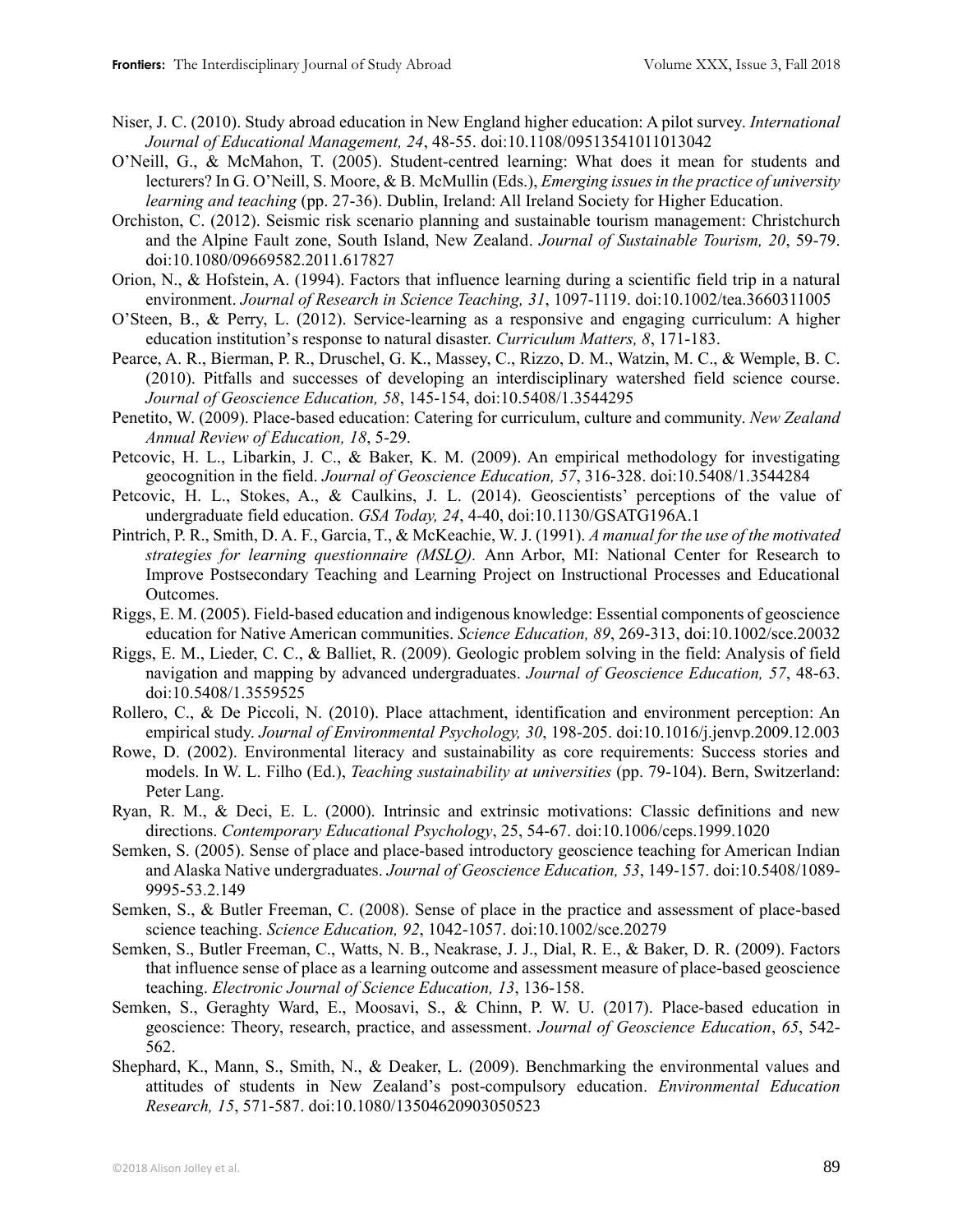- Stokes, A., & Boyle, A. P. (2009). The undergraduate geoscience fieldwork experience: Influencing factors and implications for learning. In S. J. Whitmeyer, D. W. Mogk, & E. J. Pyle (Eds.), *Field geology education: Historical perspectives and modern approaches* (pp. 291-311). Geological Society of America Special Papers, 461. doi:10.1130/2009.2461(23)
- Sweller, J. (1988). Cognitive load during problem solving: Effects on learning. *Cognitive Science, 12*, 257- 585. doi:10.1016/0364-0213(88)90023-7
- Sweller, J. (1994). Cognitive load theory, learning difficulty, and instructional design. *Learning and Instruction, 4*, 295-312. doi:10.1016/0959-4752(94)90003-5
- Taras, M. (2005) Assessment summative and formative some theoretical reflections. *British Journal of Educational Studies, 53*, 466-478. doi:10.1111/j.1467-8527.2005.00307.x
- Trigwell, K., & Prosser, M. (1991). Improving the quality of student learning: The influence of learning context and student approaches to learning on learning outcomes. *Higher Education, 22*, 251-266. doi:10.1007/bf00132290
- Trop, J. M., Krockover, G. H., & Ridgway, K. D. (2000). Integration of field observations with laboratory modeling for understanding hydrologic processes in an undergraduate earth-science course. *Journal of Geoscience Education, 48*, 514-521. doi:10.5408/1089-9995-48.4.514
- Tuan, Y-F. (1977). *Space and place: The perspective of experience*. Minneapolis, MN: University of Minnesota Press.
- Valentine, I., Hurley, E., Reid, J., & Allen, W. (2007). Principles and processes for effecting change in environmental management in New Zealand. *Journal of Environmental Management, 82*, 311-318. doi:10.1016/j.jenvman.2005.08.029
- van der Hoeven Kraft, K. J., Srogi, L., Husman, J., Semken, S., & Fuhrman, M. (2011). Engaging students to learn through the affective domain: A new framework for teaching in the geosciences. *Journal of Geoscience Education, 59*, 71-84. doi:10.5408/1.3543934
- Vaske, J. J., & Kobrin, K. C. (2001). Place attachment and environmentally responsible behavior. *The Journal of Environmental Education, 32*, 16-21. doi:10.1080/00958960109598658
- Vytal, K., Cornwell, B., Arkin, N., & Grillon, C. (2012). Describing the interplay between anxiety and cognition: From impaired performance under low cognitive load to reduced anxiety under high load. *Psychophysiology, 49*, 842-852. doi:10.1111/j.1469-8986.2012.01358.x
- Weissman, N. B. (2012). Sustainability and liberal education: Partners by nature. *Liberal Education, 98*, 6- 13.
- White, D. D., Virden, R. J., & van Riper, C. J. (2008). Effects of place identity, place dependence and experience-use history on perceptions of recreation impacts in a natural setting. *Environmental Management, 42*, 647-657. doi:10.1007/s00267-008-9143-1
- Whitmeyer, S. J., & Mogk, D. W. (2009). Geoscience field education: A recent resurgence. *EOS, Transactions, American Geophysical Union, 90*, 385-396. doi:10.1029/2009EO430001
- Whitmeyer, S. J., Mogk, D. W., & Pyle, E. J. (2009). An introduction to historical perspectives on and modern approaches to field geology education. In S.J. Whitmeyer, D. W. Mogk, & E. J. Pyle (Eds.), *Field geology education: Historical perspectives and modern approaches* (pp. vii-ix). Geological Society of America Special Papers, 461. doi:10.1130/2009.2461(00)
- Williams, D., & Semken, S. (2011). Ethnographic methods in analysis of place-based geoscience curriculum and pedagogy. In A. D. Feig, & A. Stokes (Eds.), *Qualitative inquiry in geoscience education research* (pp. 49-62). Geological Society of America Special Papers, 474. doi:10.1130/2011.2474(05)
- Williams, D. R., & Stewart, S. I. (1998). Sense of place: An elusive concept that is finding a home in ecosystem management. *Journal of Forestry, 96*, 18-23. doi:10.1007/s11524-011-9579-0
- Williams, D. R., & Vaske, J. J. (2003). The measurement of place attachment: Validity and generalizability of a psychometric approach. *Forest Science, 49*, 830-840.
- Young, M. (1999). The social construction of tourist places. *Australian Geographer, 30*, 373-389. doi:10.1080/00049189993648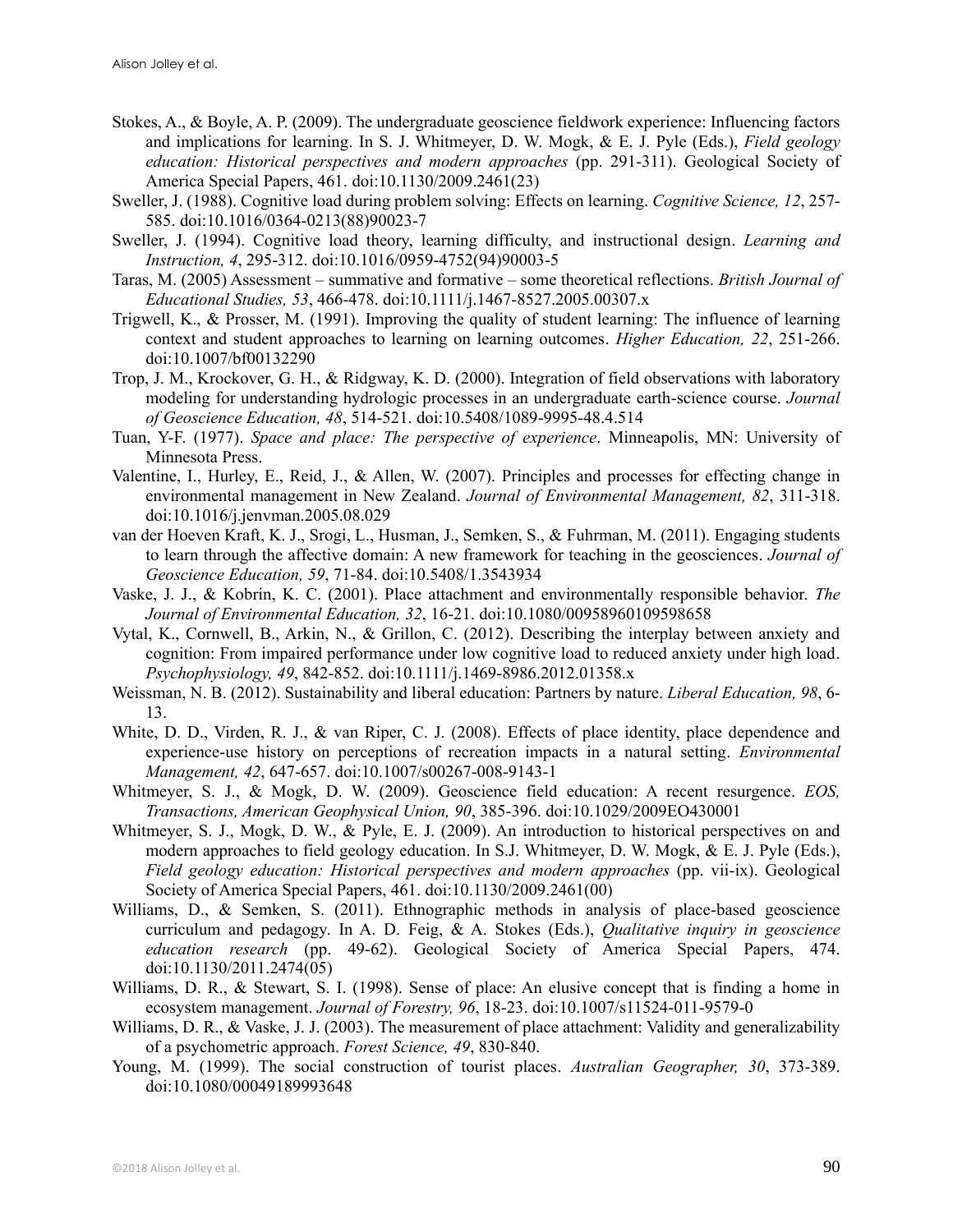Zelezny, L. C., Chua, P-P., & Aldrich, C. (2000). Elaborating on gender issues in environmentalism. *Journal of Social Issues, 56*, 443-457. doi:10.1111/0022-4537.00177

## **Appendix A: Questionnaire**

#### Part A

The following questions ask about your personal background. Please answer as honestly as possible. If you do not wish to answer a question, leave it blank. This is an anonymous survey, but your student number will be used to match pre- and post-trip questionnaires.

**1. Gender: 2. Age:**

**3.Ethnicity:**

#### **4.Major(s): 5. Year of Study:**

#### **5a. Previous Post-Secondary Qualification(s): 5b. N/A:**

**6.** Circle any courses from the list below that you have taken at **university level**.

| Anthropology   | Engineering (any)         | <b>History</b>                               | Physics           |
|----------------|---------------------------|----------------------------------------------|-------------------|
| <b>Biology</b> | English                   | Māori<br>Indigenous<br>and<br><b>Studies</b> | Sociology         |
| Chemistry      | Human Geography           | Maths                                        | <b>Statistics</b> |
| Education      | <b>Physical Geography</b> | Philosophy                                   | Te Reo Māori      |

**7.** List and describe up to 5 **field-based courses** (including short courses and professional development) you have taken in **geology.**

**8.** List and describe up to 5 **outdoors or field-based courses** (including short courses and professional development) you have taken **outside of geology.**

**9.** List and describe up to 5 **employment positions** you have held in **geology, the outdoors, or a related field**, starting with the most recent.

**10.** Have you visited Cass before? **If yes**, please describe when you have visited and what you have done here.

**11.** Describe why you enrolled in this particular course and field trip stream (where multiple streams where available).

#### **Part B**

The following questions ask about your motivation for and attitudes about this class. Remember, there are no right or wrong answers, just answer as honestly as possible. Use the scale below to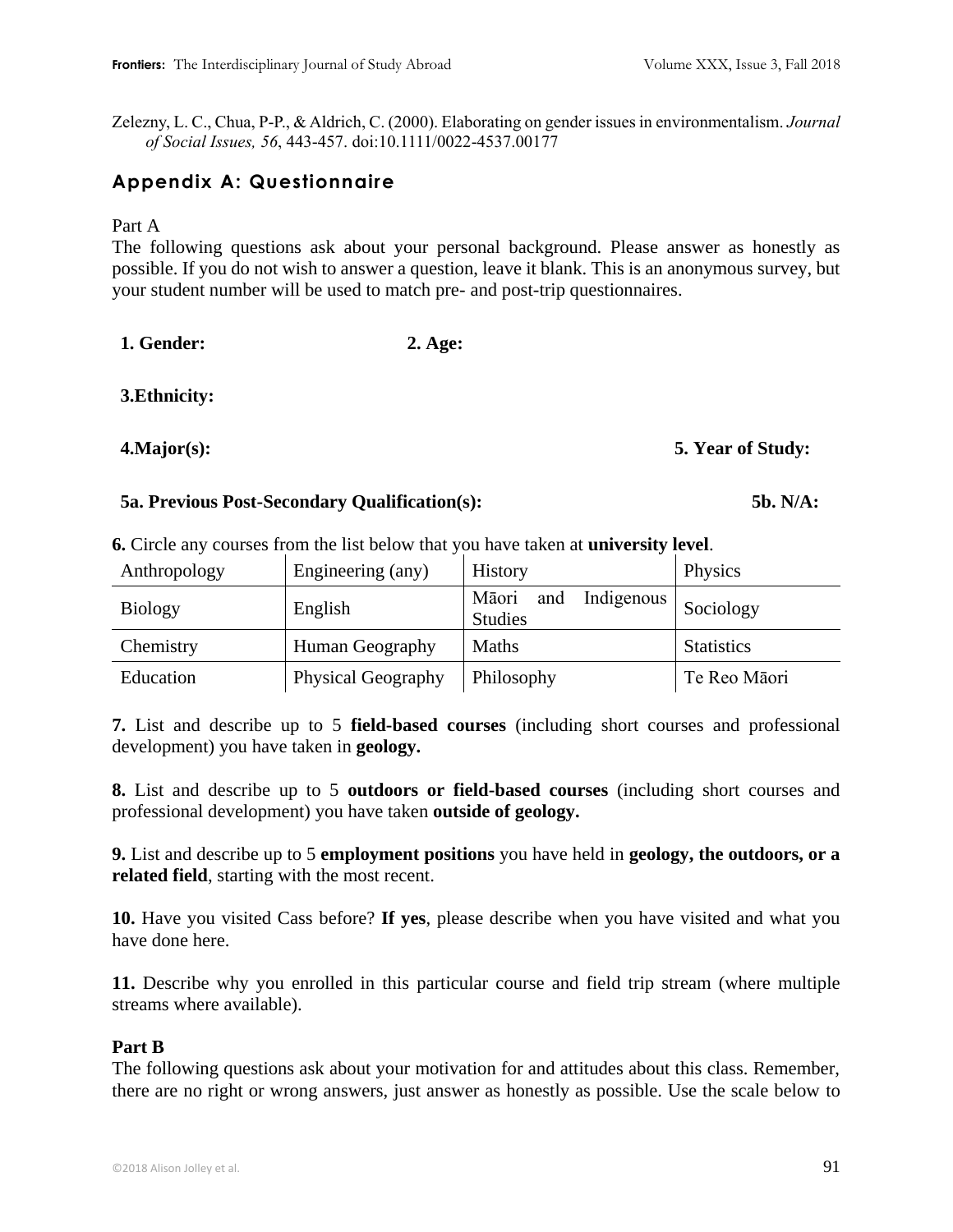answer the questions. If you think the statement is very true of you, circle 7; if a statement is not at all true of you, circle 1. If the statement is more or less true of you, find the number between 1 and 7 that best describes you.

|                                                                                                                                                            | Not at all true<br>of me |                | Very true of<br>me |                |                |     |                |
|------------------------------------------------------------------------------------------------------------------------------------------------------------|--------------------------|----------------|--------------------|----------------|----------------|-----|----------------|
| 1. In a class like this, I prefer course material that<br>really challenges me so I can learn new things.                                                  | $\mathbf{1}$             | $\overline{2}$ | 3                  | $\overline{4}$ | 5              | 6   | 7              |
| 2. If I study in appropriate ways, then I will be able<br>to learn the material in this course.                                                            | $\mathbf{1}$             | $\overline{2}$ | 3                  | $\overline{4}$ | 5              | 6   | $\overline{7}$ |
| 3. When I take a test I think about how poorly I am<br>doing compared with other students.                                                                 | $\mathbf{1}$             | $\overline{2}$ | 3                  | $\overline{4}$ | 5              | 6   | 7              |
| 4. I think I will be able to use what I learn in this<br>course in other courses.                                                                          | $\mathbf{1}$             | $\overline{2}$ | 3                  | $\overline{4}$ | 5              | 6   | 7              |
| 5. I believe I will receive an excellent grade in this<br>class.                                                                                           | $\mathbf{1}$             | $\overline{2}$ | 3                  | $\overline{4}$ | 5              | 6   | 7              |
| 6. I'm certain I can understand the most difficult<br>material presented in the readings for this course.                                                  | 1                        | $\overline{2}$ | 3                  | $\overline{4}$ | 5              | 6   | 7              |
| 7. Getting a good grade in this class is the most<br>satisfying thing for me right now.                                                                    | 1                        | $\overline{2}$ | 3                  | $\overline{4}$ | 5              | 6   | $\overline{7}$ |
| 8. When I take a test I think about items on other<br>parts of the test I can't answer.                                                                    | 1                        | $\overline{2}$ | 3                  | $\overline{4}$ | 5              | 6   | $\overline{7}$ |
| 9. It is my own fault if I don't learn the material in<br>this course.                                                                                     | $\mathbf{1}$             | $\overline{2}$ | 3                  | $\overline{4}$ | 5              | 6   | 7              |
| 10. It is important for me to learn the course<br>material in this class.                                                                                  | 1                        | $\overline{2}$ | 3                  | $\overline{4}$ | 5              | 6   | 7              |
| 11. The most important thing for me right now is<br>improving my overall grade point average, so my<br>main concern in this class is getting a good grade. | $\mathbf{1}$             | 2              | $\mathfrak{Z}$     | $\overline{4}$ | 5 <sup>5</sup> | - 6 | 7              |
| 12. I'm confident I can learn the basic concepts<br>taught in this course.                                                                                 | $\mathbf{1}$             | $\overline{2}$ | 3                  | $\overline{4}$ | $\mathfrak{S}$ | 6   | 7              |
| 13. If I can, I want to get better grades in this class<br>than most of the other students.                                                                | 1                        | $\overline{2}$ | 3                  | $\overline{4}$ | 5              | 6   | 7              |
| 14. When I take tests I think of the consequences of<br>failing.                                                                                           | $\mathbf{1}$             | $\overline{2}$ | 3                  | $\overline{4}$ | 5              | 6   | 7              |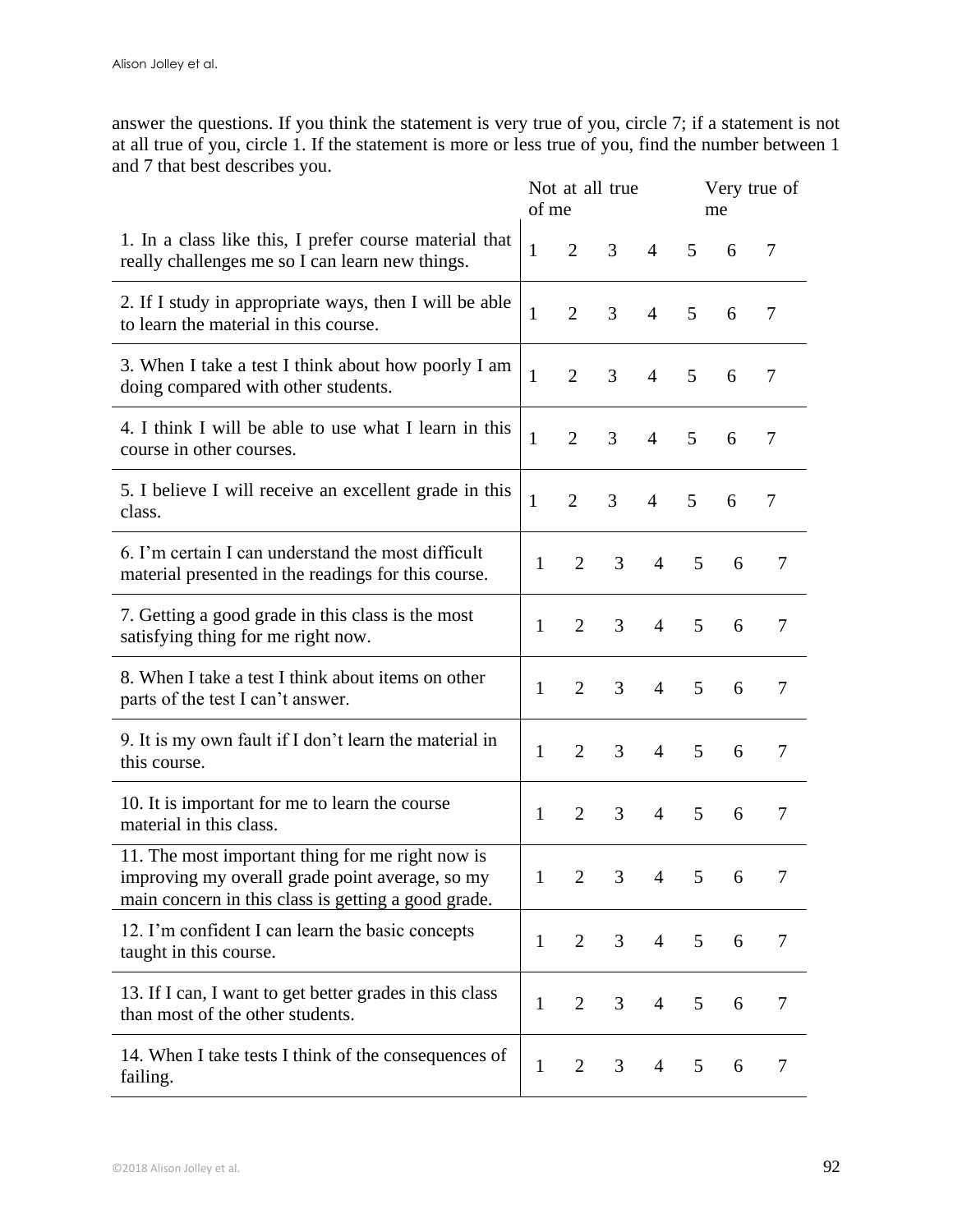| 15. I'm confident I can understand the most<br>complex material presented by the instructor in this<br>course.                                    | $\mathbf{1}$ | 2              | 3              | $\overline{4}$ | 5               | 6 | 7 |
|---------------------------------------------------------------------------------------------------------------------------------------------------|--------------|----------------|----------------|----------------|-----------------|---|---|
| 16. In a class like this, I prefer course material that<br>arouses my curiosity, even if it is difficult to learn.                                | $\mathbf{1}$ | $\overline{2}$ | 3              | $\overline{4}$ | 5               | 6 | 7 |
| 17. I am very interested in the content area of this<br>course.                                                                                   | $\mathbf{1}$ | $\overline{2}$ | 3              | $\overline{4}$ | 5               | 6 | 7 |
| 18. If I try hard enough, then I will understand the<br>course material.                                                                          | $\mathbf{1}$ | $\overline{2}$ | 3              | 4              | 5               | 6 | 7 |
| 19. I have an uneasy, upset feeling when I take an<br>exam.                                                                                       | $\mathbf{1}$ | $\overline{2}$ | 3              | $\overline{4}$ | 5               | 6 | 7 |
| 20. I'm confident I can do an excellent job on the<br>assignments and tests in this course.                                                       | $\mathbf{1}$ | $\overline{2}$ | 3              | $\overline{4}$ | 5               | 6 | 7 |
| 21. I expect to do well in this course.                                                                                                           | $\mathbf{1}$ | $\overline{2}$ | 3              | $\overline{4}$ | 5               | 6 | 7 |
| 22. The most satisfying thing for me in this course<br>is trying to understand the content as much as<br>possible.                                | $\mathbf{1}$ | $\overline{2}$ | 3              | $\overline{4}$ | 5               | 6 | 7 |
| 23. I think the course material in this class is useful<br>for me to learn.                                                                       | $\mathbf{1}$ | $\overline{2}$ | 3              | $\overline{4}$ | 5               | 6 | 7 |
| 24. When I have the opportunity in this class, I<br>choose course assignments that I can learn from<br>even if they don't guarantee a good grade. | $\mathbf{1}$ | $\overline{2}$ | 3              | $\overline{4}$ | 5               | 6 | 7 |
| 25. If I don't understand the course material, it is<br>because I didn't try hard enough.                                                         | $\mathbf{1}$ | $\overline{2}$ | 3              | 4              | 5               | 6 | 7 |
| 26. I like the subject matter of this course.                                                                                                     | $\mathbf{1}$ | 2              | 3 <sup>7</sup> | $\overline{4}$ | 5 <sup>5</sup>  | 6 | 7 |
| 27. Understanding the subject matter of this course<br>is very important to me.                                                                   | $\mathbf{1}$ | 2              | 3              | $\overline{4}$ | $5\overline{)}$ | 6 | 7 |
| 28. I feel my heart beating fast when I take an<br>exam.                                                                                          | $\mathbf{1}$ | $\overline{2}$ | 3 <sup>7</sup> | 4              | 5               | 6 | 7 |
| 29. I'm certain I can master the skills being taught<br>in this class.                                                                            | $\mathbf{1}$ | $\overline{2}$ | $\mathfrak{Z}$ | $\overline{4}$ | $5\overline{)}$ | 6 | 7 |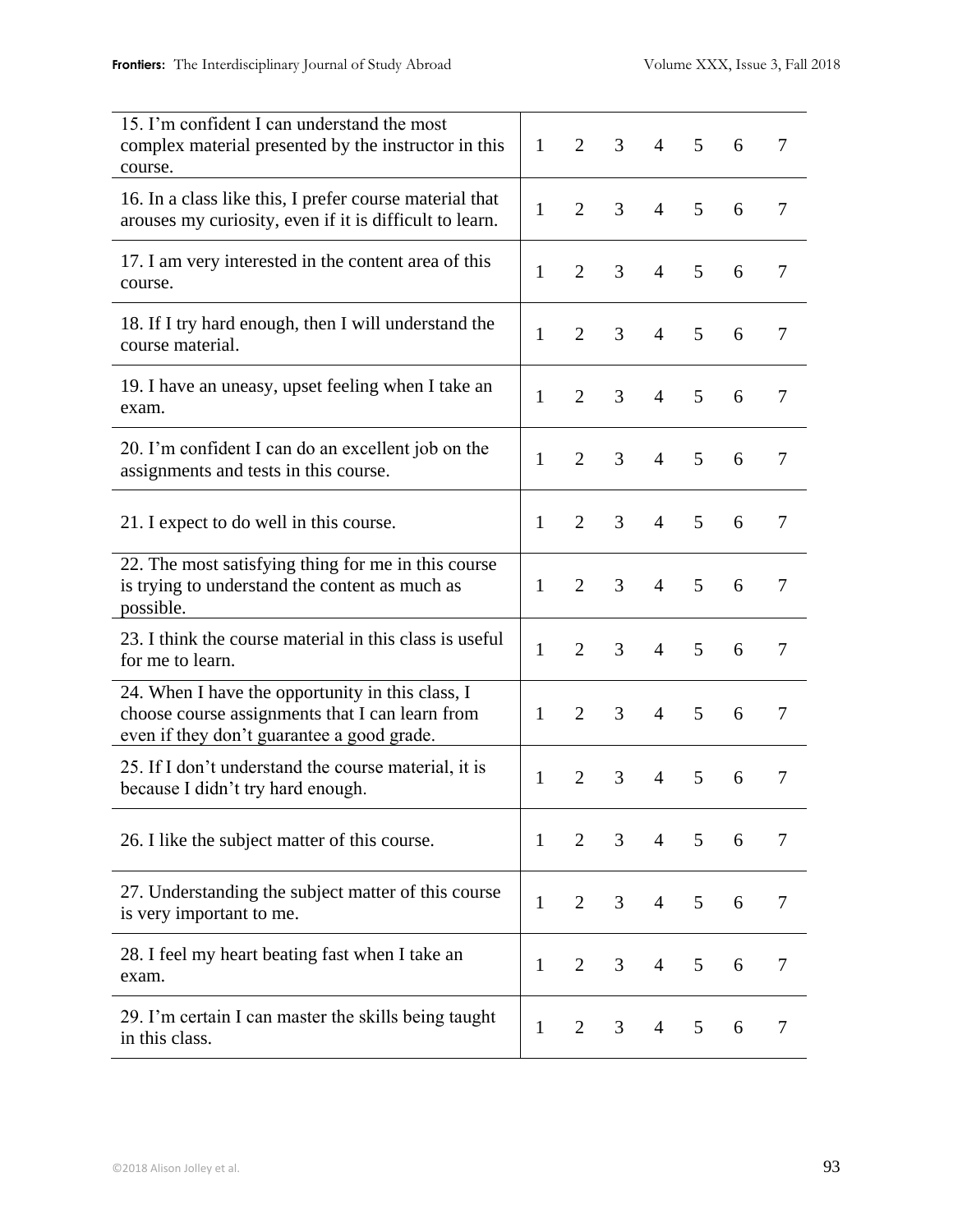| 30. I want to do well in this class because it is                                                                  |  |  |  |  |
|--------------------------------------------------------------------------------------------------------------------|--|--|--|--|
| important to show my ability to my family, friends, $\begin{array}{cccc} 1 & 2 & 3 & 4 & 5 & 6 & 7 \end{array}$    |  |  |  |  |
| employer, or others.                                                                                               |  |  |  |  |
|                                                                                                                    |  |  |  |  |
| 31. Considering the difficulty of this course, the                                                                 |  |  |  |  |
| teacher, and my skills, I think I will do well in this $\begin{array}{cccc} 1 & 2 & 3 & 4 & 5 & 6 & 7 \end{array}$ |  |  |  |  |

## **Part C**

Please circle the response below that best describes your agreement with each statement (strongly disagree through strongly agree). Remember, there are no right or wrong answers, just answer as honestly as possible.

| 1. We are approaching the limit of the                                                                 | Strongly             | Mildly             | Unsure | Mildly          | Strongly          |
|--------------------------------------------------------------------------------------------------------|----------------------|--------------------|--------|-----------------|-------------------|
| people the Earth can support.                                                                          | Disagree             | Disagree           |        | Agree           | Agree             |
| 2. Humans have the right to modify the                                                                 | Strongly             | Mildly             | Unsure | Mildly          | Strongly          |
| natural environment to suit their needs.                                                               | Disagree             | Disagree           |        | Agree           | Agree             |
| 3. When humans interfere with nature it                                                                | Strongly             | Mildly             | Unsure | Mildly          | Strongly          |
| often produces disastrous consequences.                                                                | Disagree             | Disagree           |        | Agree           | Agree             |
| 4. Human ingenuity will ensure that we do                                                              | Strongly             | Mildly             | Unsure | Mildly          | Strongly          |
| NOT make the Earth unlivable.                                                                          | Disagree             | Disagree           |        | Agree           | Agree             |
| 5. Humans are severely abusing the                                                                     | Strongly             | Mildly             | Unsure | Mildly          | Strongly          |
| environment.                                                                                           | Disagree             | Disagree           |        | Agree           | Agree             |
| 6. The Earth has plenty of natural<br>resources if we just learn how to develop<br>them.               | Strongly<br>Disagree | Mildly<br>Disagree | Unsure | Mildly<br>Agree | Strongly<br>Agree |
| 7. Plants and animals have as much right as                                                            | Strongly             | Mildly             | Unsure | Mildly          | Strongly          |
| humans to exist.                                                                                       | Disagree             | Disagree           |        | Agree           | Agree             |
| 8. The balance of nature is strong enough<br>to cope with the impacts of modern<br>industrial nations. | Strongly<br>Disagree | Mildly<br>Disagree | Unsure | Mildly<br>Agree | Strongly<br>Agree |
| 9. Despite our special abilities, humans are                                                           | Strongly             | Mildly             | Unsure | Mildly          | Strongly          |
| still subject to the laws of nature.                                                                   | Disagree             | Disagree           |        | Agree           | Agree             |
| 10. The so-called "ecological crisis" facing                                                           | Strongly             | Mildly             | Unsure | Mildly          | Strongly          |
| humankind has been greatly exaggerated.                                                                | Disagree             | Disagree           |        | Agree           | Agree             |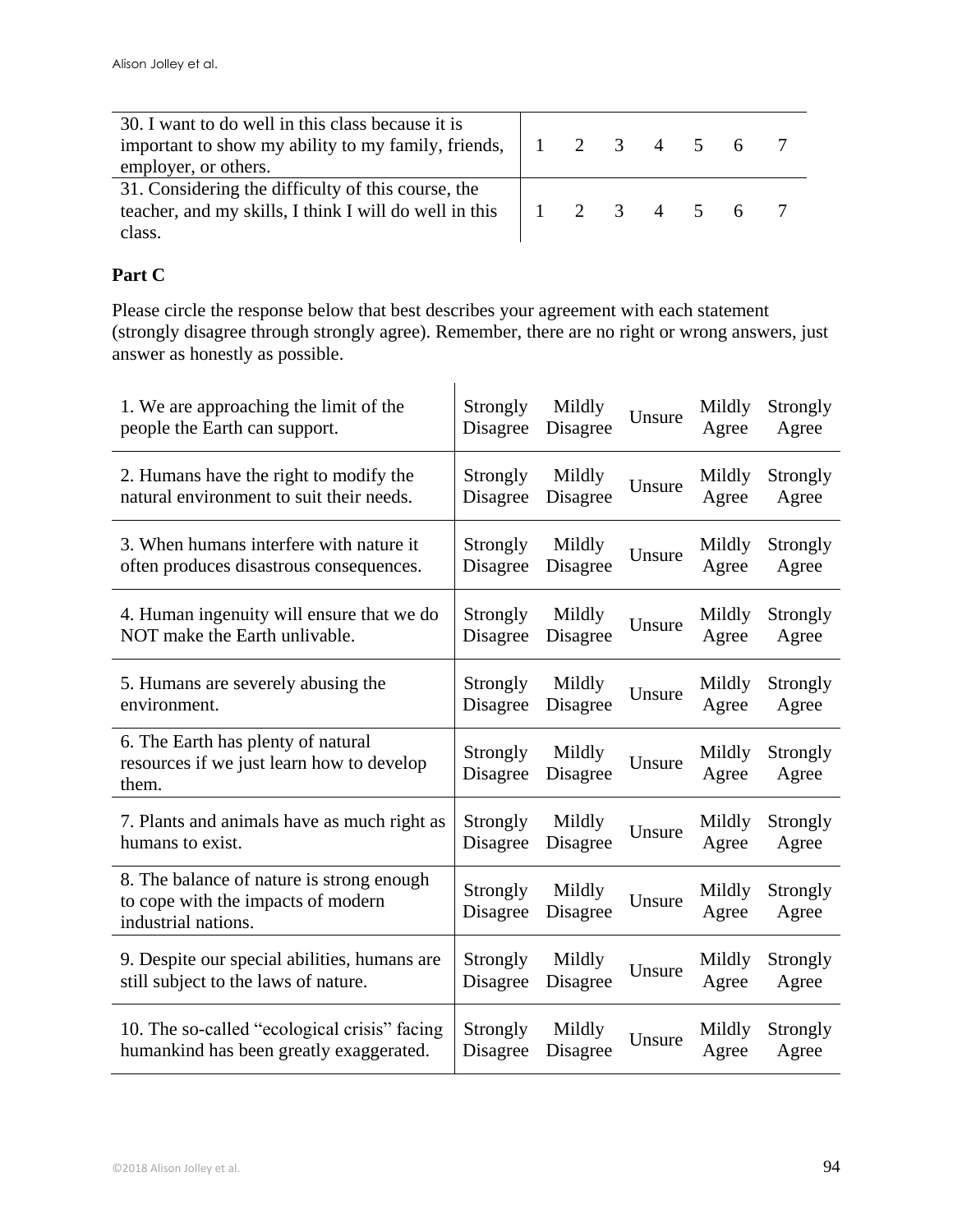| 11. The Earth is like a spaceship with very                                                                   | Strongly             | Mildly             | Unsure | Mildly          | Strongly          |
|---------------------------------------------------------------------------------------------------------------|----------------------|--------------------|--------|-----------------|-------------------|
| limited room and resources.                                                                                   | Disagree             | Disagree           |        | Agree           | Agree             |
| 12. Humans were meant to rule over the                                                                        | Strongly             | Mildly             | Unsure | Mildly          | Strongly          |
| rest of nature.                                                                                               | Disagree             | Disagree           |        | Agree           | Agree             |
| 13. The balance of nature is very delicate                                                                    | Strongly             | Mildly             | Unsure | Mildly          | Strongly          |
| and easily upset.                                                                                             | Disagree             | Disagree           |        | Agree           | Agree             |
| 14. Humans will eventually learn enough<br>about how nature works to be able to<br>control it.                | Strongly<br>Disagree | Mildly<br>Disagree | Unsure | Mildly<br>Agree | Strongly<br>Agree |
| 15. If things continue on their present<br>course, we will soon experience a major<br>ecological catastrophe. | Strongly<br>Disagree | Mildly<br>Disagree | Unsure | Mildly<br>Agree | Strongly<br>Agree |

## **Part D**

The following questions ask about your perceptions of the location(s) of this field trip. Please circle the response below that best describes your agreement with each statement (strongly disagree through strongly agree). Remember, there are no right or wrong answers, just answer as honestly as possible.

| 1. I feel Cass is a part of me.                                    | Strongly<br>Disagree | Mildly<br>Disagree | Unsure | Mildly<br>Agree | Strongly<br>Agree |
|--------------------------------------------------------------------|----------------------|--------------------|--------|-----------------|-------------------|
| 2. Cass is the best place for what I like to<br>do.                | Strongly<br>Disagree | Mildly<br>Disagree | Unsure | Mildly<br>Agree | Strongly<br>Agree |
| 3. Cass is very special to me.                                     | Strongly<br>Disagree | Mildly<br>Disagree | Unsure | Mildly<br>Agree | Strongly<br>Agree |
| 4. No other place can compare to Cass.                             | Strongly<br>Disagree | Mildly<br>Disagree | Unsure | Mildly<br>Agree | Strongly<br>Agree |
| 5. I identify strongly with Cass.                                  | Strongly<br>Disagree | Mildly<br>Disagree | Unsure | Mildly<br>Agree | Strongly<br>Agree |
| 6. I get more satisfaction out of visiting<br>Cass than any other. | Strongly<br>Disagree | Mildly<br>Disagree | Unsure | Mildly<br>Agree | Strongly<br>Agree |
| 7. I am very attached to Cass.                                     | Strongly<br>Disagree | Mildly<br>Disagree | Unsure | Mildly<br>Agree | Strongly<br>Agree |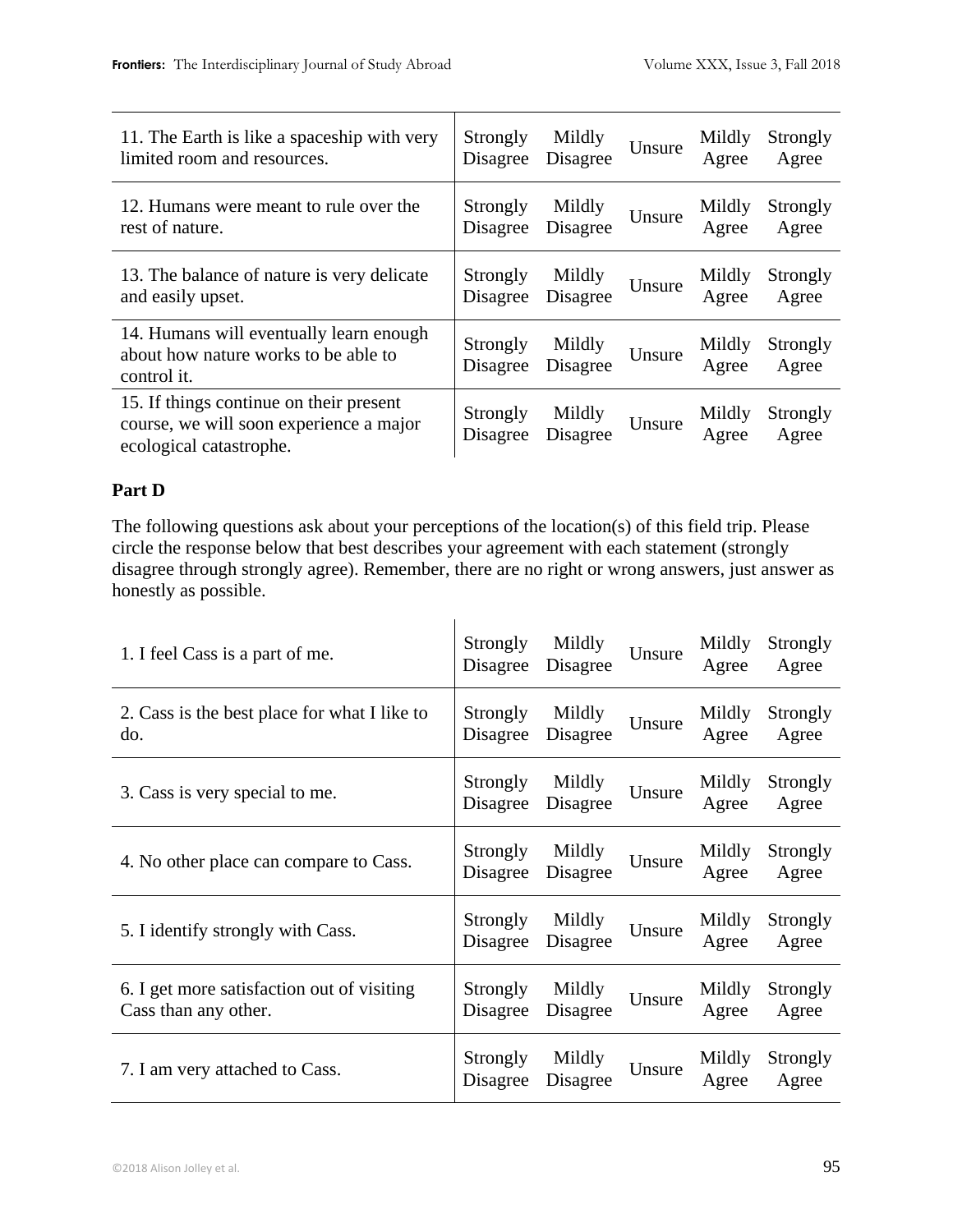| 8. Doing what I do at Cass is more<br>important to me than doing it in any other<br>place. | Strongly<br>Disagree | Mildly<br>Disagree | Unsure | Mildly<br>Agree | Strongly<br>Agree |
|--------------------------------------------------------------------------------------------|----------------------|--------------------|--------|-----------------|-------------------|
| 9. Visiting Cass says a lot about who I am.                                                | Strongly<br>Disagree | Mildly<br>Disagree | Unsure | Mildly<br>Agree | Strongly<br>Agree |
| 10. I wouldn't substitute any other area for<br>doing the types of things I do at Cass.    | Strongly<br>Disagree | Mildly<br>Disagree | Unsure | Mildly<br>Agree | Strongly<br>Agree |
| 11. Cass means a lot to me.                                                                | Strongly<br>Disagree | Mildly<br>Disagree | Unsure | Mildly<br>Agree | Strongly<br>Agree |
| 12. The things I do at Cass I would enjoy<br>doing just as much at a similar site.         | Strongly<br>Disagree | Mildly<br>Disagree | Unsure | Mildly<br>Agree | Strongly<br>Agree |

## **Part E**

The following questions ask about the location(s) of this field trip. Please circle the response below that indicates how accurately you think each word describes Cass (poor description through excellent description). Remember, there are no right or wrong answers, just answer as honestly as possible.

| 1. Adventurous. | Poor | Description Description Description         | Fair Good | Very Good Excellent<br>Description Description |                          |
|-----------------|------|---------------------------------------------|-----------|------------------------------------------------|--------------------------|
| 2. Ancient.     | Poor | Fair<br>Description Description Description | Good      | Very Good<br>Description                       | Excellent<br>Description |
| 3. Authentic.   | Poor | Fair<br>Description Description Description | Good      | Very Good<br>Description                       | Excellent<br>Description |
| 4. Beautiful.   | Poor | Fair<br>Description Description Description | Good      | Very Good<br>Description Description           | Excellent                |
| 5. Comfortable. | Poor | Fair<br>Description Description Description | Good      | Very Good<br>Description Description           | Excellent                |
| 6. Crowded.     | Poor | Fair<br>Description Description Description | Good      | Very Good<br>Description Description           | Excellent                |
| 7. Dangerous.   | Poor | Fair<br>Description Description Description | Good      | Very Good<br>Description Description           | Excellent                |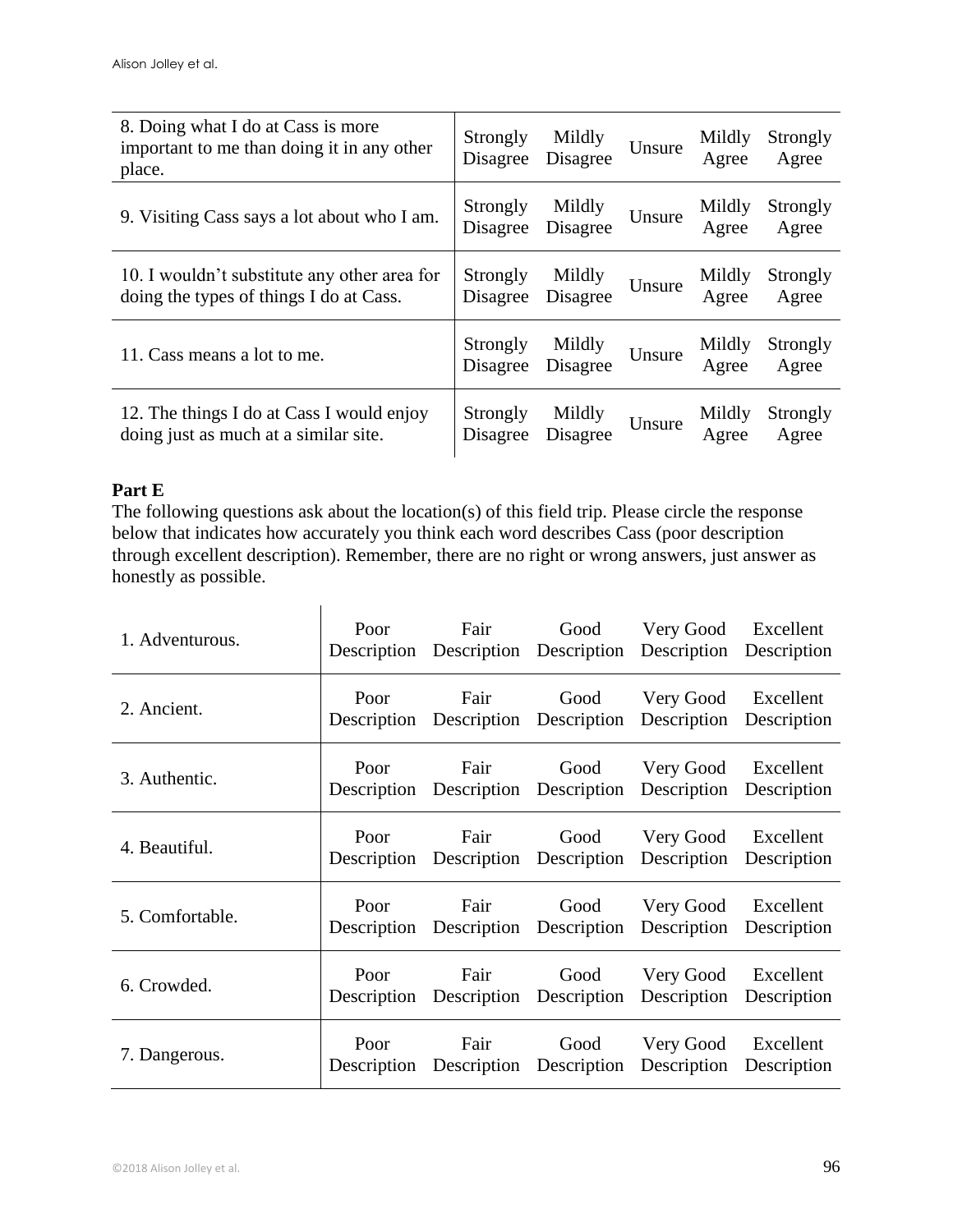| 8. Ecologically         | Poor                | Fair                                        | Good        | Very Good                | Excellent                |
|-------------------------|---------------------|---------------------------------------------|-------------|--------------------------|--------------------------|
| important.              | Description         | Description                                 | Description | Description              | Description              |
| 9. Educational.         | Poor                | Fair                                        | Good        | Very Good                | Excellent                |
|                         | Description         | Description                                 | Description | Description              | Description              |
| 10. Exotic.             | Poor                | Fair                                        | Good        | Very Good                | Excellent                |
|                         | Description         | Description                                 | Description | Description              | Description              |
| 11. Fragile             | Poor                | Fair<br>Description Description Description | Good        | Very Good<br>Description | Excellent<br>Description |
| 12. Fun.                | Poor                | Fair                                        | Good        | Very Good                | Excellent                |
|                         | Description         | Description                                 | Description | Description              | Description              |
| 13. Historical.         | Poor<br>Description | Fair<br>Description Description             | Good        | Very Good<br>Description | Excellent<br>Description |
| 14. Important for Māori | Poor                | Fair                                        | Good        | Very Good                | Excellent                |
| culture.                | Description         | Description                                 | Description | Description              | Description              |
| 15. Important to        | Poor                | Fair                                        | Good        | Very Good                | Excellent                |
| preserve.               | Description         | Description                                 | Description | Description              | Description              |
| 16. Interesting.        | Poor                | Fair<br>Description Description Description | Good        | Very Good<br>Description | Excellent<br>Description |
| 17. Overdeveloped.      | Poor                | Fair                                        | Good        | Very Good                | Excellent                |
|                         | Description         | Description                                 | Description | Description              | Description              |
| 18. Pristine.           | Poor                | Fair                                        | Good        | Very Good                | Excellent                |
|                         | Description         | Description                                 | Description | Description              | Description              |
| 19. Privilege to visit. | Poor                | Fair                                        | Good        | Very Good                | Excellent                |
|                         | Description         | Description                                 | Description | Description              | Description              |
| 20. Relaxing.           | Poor                | Fair                                        | Good        | Very Good                | Excellent                |
|                         | Description         | Description                                 | Description | Description              | Description              |
| 21. Remote.             | Poor                | Fair                                        | Good        | Very Good                | Excellent                |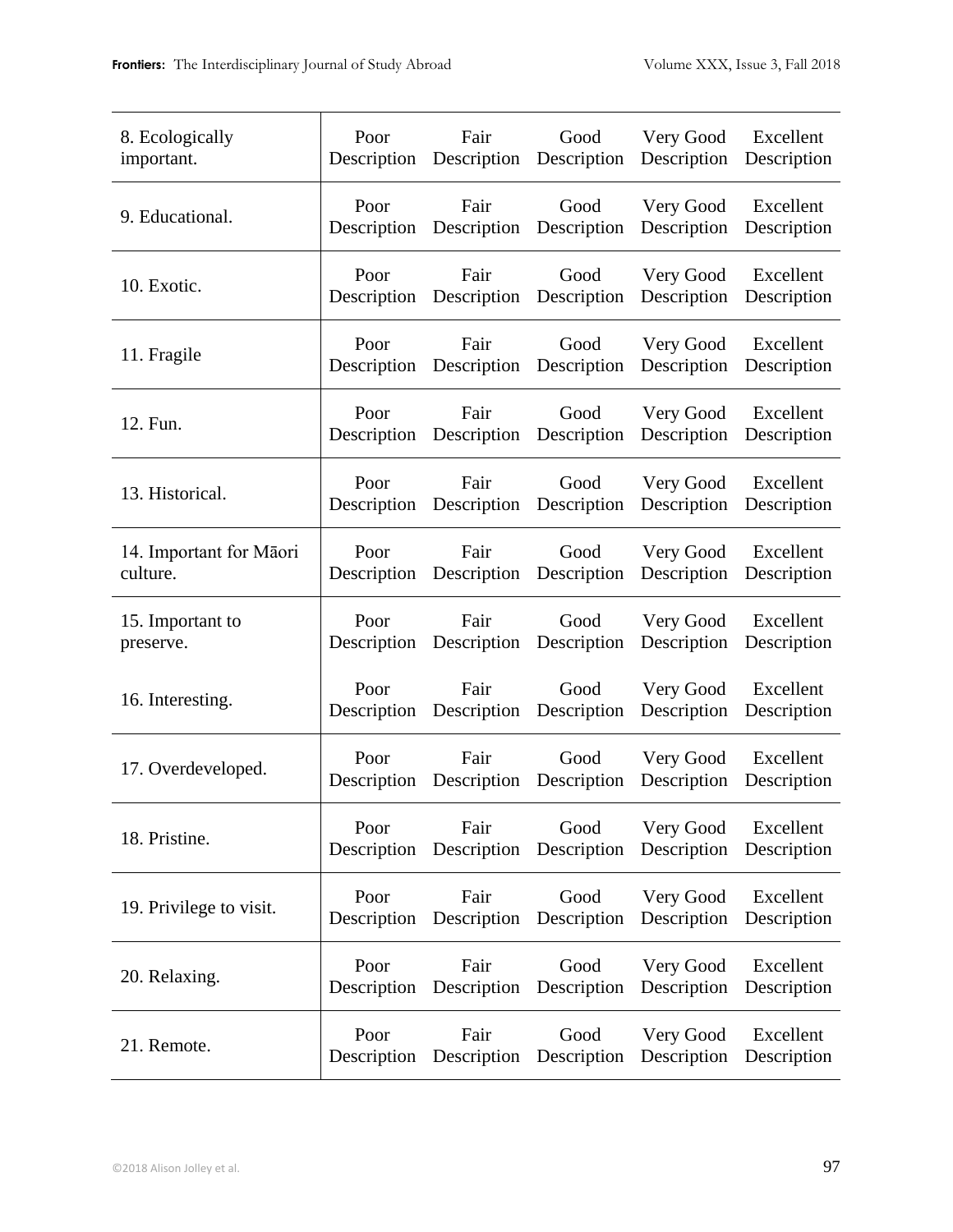| 22. Scenic.                      | Poor | Fair<br>Description Description Description | Good | Very Good<br>Description           | Excellent<br>Description |
|----------------------------------|------|---------------------------------------------|------|------------------------------------|--------------------------|
| 23. Scientifically<br>important. | Poor | Fair<br>Description Description Description | Good | Very Good Excellent<br>Description | Description              |
| 24. Spiritually valuable.        | Poor | Fair<br>Description Description Description | Good | Very Good<br>Description           | Excellent<br>Description |
| 25. Threatened.                  | Poor | Fair<br>Description Description Description | Good | Very Good<br>Description           | Excellent<br>Description |
| 26. Tranquil.                    | Poor | Fair<br>Description Description Description | Good | Very Good<br>Description           | Excellent<br>Description |
| 27. Tropical.                    | Poor | Fair<br>Description Description Description | Good | Very Good<br>Description           | Excellent<br>Description |
| 28. Unique.                      | Poor | Fair<br>Description Description Description | Good | Very Good Excellent<br>Description | Description              |
| 29. Unusual.                     | Poor | Fair<br>Description Description Description | Good | Very Good<br>Description           | Excellent<br>Description |
| 30. Wilderness.                  | Poor | Fair<br>Description Description Description | Good | Very Good<br>Description           | Excellent<br>Description |

## **Appendix B: Interview Protocol**

Using a semi-structured format, students will be asked to discuss various factors relating to their field experience, primarily focusing on their perceptions of the place(s) that the field trip is occurring in. The following topics may be addressed during the interviews:

- 1. The student's personal background
	- a. Where are they from?
	- b. Where do they consider home?
	- c. What are they majoring in (solely geology, or double major)?
	- d. Why are they majoring that field?
	- e. When did they decide on their major?
	- f. Educational motivation or socio-environmental perceptions of interest that arise from the questionnaire.
- 2. General perceptions of the field trip
	- a. What they like/dislike about it.
	- b. What do they think the purpose was? What did they learn?